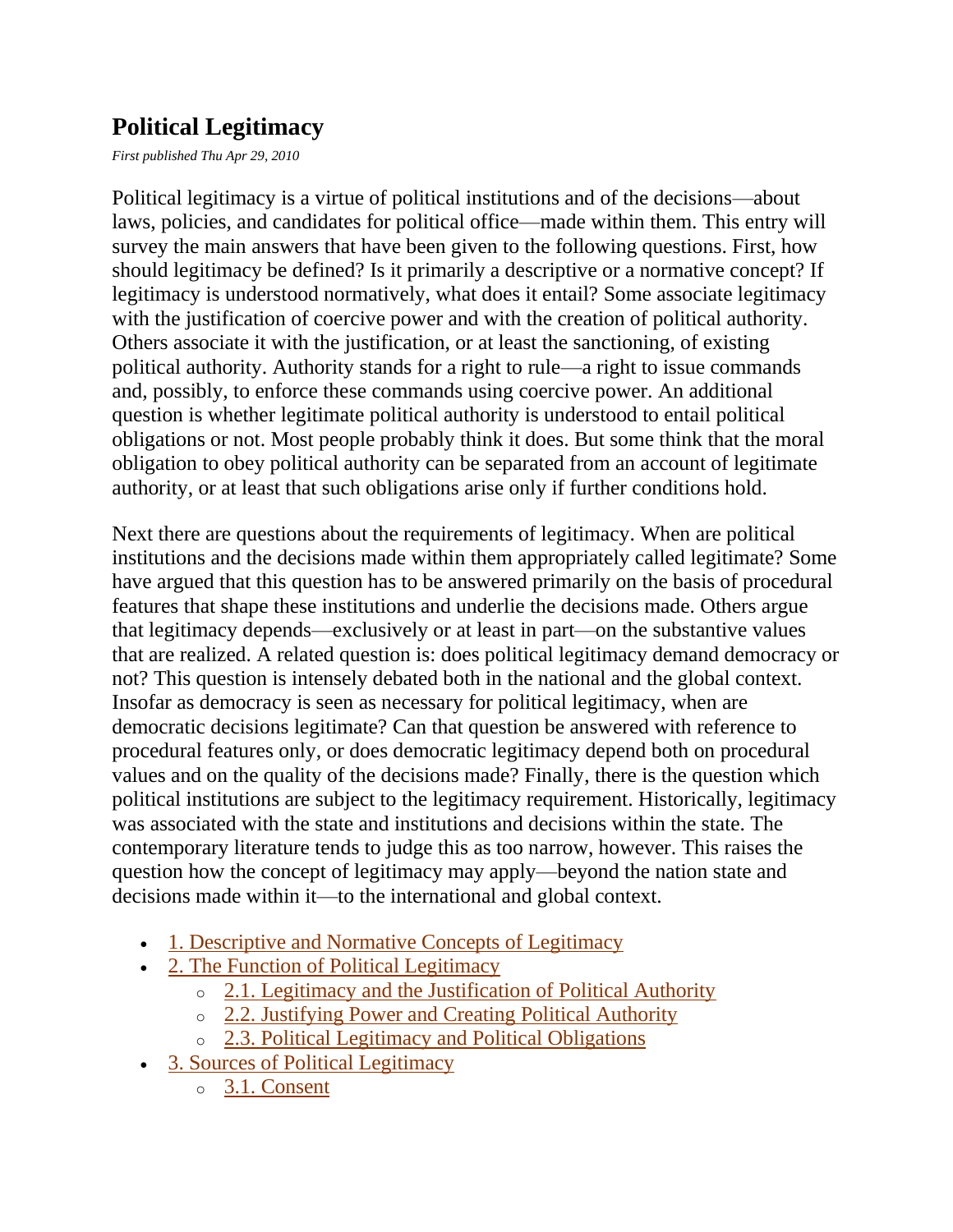- o [3.2. Beneficial Consequences](http://plato.stanford.edu/entries/legitimacy/#BenCon)
- o [3.3. Public Reason and Democratic Approval](http://plato.stanford.edu/entries/legitimacy/#PubReaDemApp)
- [4. Political Legitimacy and Democracy](http://plato.stanford.edu/entries/legitimacy/#PolLegDem)
	- o [4.1. Democratic Instrumentalism](http://plato.stanford.edu/entries/legitimacy/#DemIns)
	- o [4.2. Pure Proceduralist Conceptions of Democratic Legitimacy](http://plato.stanford.edu/entries/legitimacy/#PurProConDemLeg)
	- o [4.3. Rational Proceduralist Conceptions of Democratic Legitimacy](http://plato.stanford.edu/entries/legitimacy/#RatProConDemLeg)
- [5. Legitimacy and Political Cosmopolitanism](http://plato.stanford.edu/entries/legitimacy/#LegPolCos)
	- o [5.1. Political Nationalism](http://plato.stanford.edu/entries/legitimacy/#PolNat)
	- o [5.2. Political Cosmopolitanism](http://plato.stanford.edu/entries/legitimacy/#PolCos)
- [Bibliography](http://plato.stanford.edu/entries/legitimacy/#Bib)
- [Other Internet Resources](http://plato.stanford.edu/entries/legitimacy/#Oth)
- [Related Entries](http://plato.stanford.edu/entries/legitimacy/#Rel)

### **1. Descriptive and Normative Concepts of Legitimacy**

If legitimacy is interpreted descriptively, it refers to people's beliefs about political authority and, sometimes, political obligations. In his sociology, Max Weber put forward a very influential account of legitimacy that excludes any recourse to normative criteria (Mommsen 1989: 20). According to Weber, that a political regime is legitimate means that its participants have certain beliefs or faith (―Legitimitätsglaube‖) in regard to it: ―the basis of every system of authority, and correspondingly of every kind of willingness to obey, is a belief, a belief by virtue of which persons exercising authority are lent prestige" (Weber 1964: 382). As is well known, Weber distinguishes among three main sources of legitimacy—understood as both the acceptance of authority and of the need to obey its commands. People may have faith in a particular political or social order because it has been there for a long time (tradition), because they have faith in the rulers (charisma), or because they trust its legality—specifically the rationality of the rule of law (Weber 1990 [1918]; 1964). Weber identifies legitimacy as an important explanatory category for social science, because faith in a particular social order produces social regularities that are more stable than those that result from the pursuit of self-interest or from habitual rulefollowing (Weber 1964: 124).

In contrast to Weber's descriptive concept, the normative concept of political legitimacy refers to some benchmark of acceptability or justification of political power or authority and—possibly—obligation. On the broadest view, legitimacy both explains why the use of political power by a particular body—a state, a government, or a democratic collective, for example—is permissible and why there is a *pro tanto* moral duty to obey its commands. On this view, if the conditions for legitimacy are not met, political institutions exercise power unjustifiably and the commands they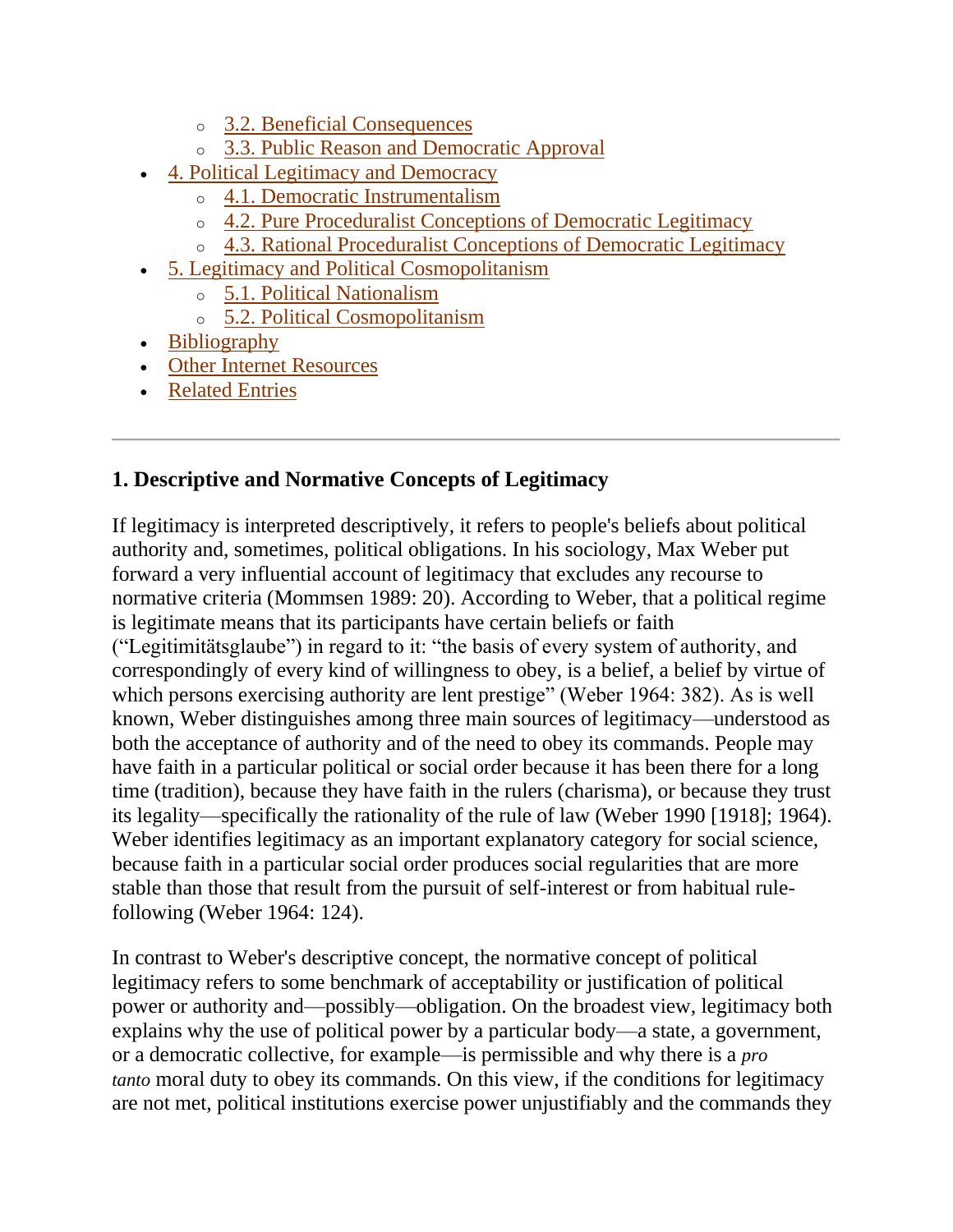might produce do then not entail any obligation to obey. John Rawls, in *Political Liberalism* (1993), presents such an interpretation of legitimacy.

On one widely held narrower view, legitimacy is linked to the moral justification not the creation—of political authority. Political bodies such as states may be effective, or *de facto*, authorities, without being legitimate. They claim the right to rule and to create obligations to be obeyed, and as long as these claims are met with sufficient acquiescence, they are authoritative. Legitimate authority, on this view, differs from merely effective or *de facto* authority in that it actually holds the right to rule and creates political obligations (e.g. Raz 1986). According to an opposing view (e.g. Simmons 2001), political authority may be morally justified without being legitimate, but only legitimate authority generates political obligations.

On another often held narrow view, even legitimate authority is not sufficient to create political obligations. The thought is that a political authority (such as a state) may be permitted to issue commands that citizens are not obligated to obey (Dworkin 1986: 191). Based on a view of this sort, some have argued that legitimate authority only gives rise to political obligations if additional normative conditions are satisfied (e.g. Wellman 1996; Edmundson 1998; Buchanan 2002).

There is sometimes a tendency in the literature to equate the normative concept of legitimacy with justice. Some explicitly define legitimacy as a criterion of minimal justice (e.g. Hampton 1998; Buchanan 2002). Unfortunately, there is sometimes also a tendency to blur the distinction between the two concepts, and a lot of confusion arises from that. Someone might claim, for example, that while political authorities such as states are often unjust, only a just state is morally acceptable and legitimate in this sense. Rawls (1993, 1995) offers an account of how the two concepts come apart. In his view, while justice and legitimacy are related—draw on the same set of political values—legitimacy makes weaker demands than justice. That is to say, political institutions may be unjust but legitimate. One way to understand this is the following. Because legitimacy relates primarily to political institutions, it is satisfied more easily than justice, which relates to the full set of social and economic institutions.

Having distinguished between descriptive and normative concepts of legitimacy, we should note that some authors have argued for a concept of legitimacy that combines descriptive and normative elements (Habermas 1979, Beetham 1991). They criticize the usefulness of the descriptive concept as defined by Weber for neglecting people's second order beliefs about legitimacy—their beliefs, not just about the actual legitimacy of a particular political institution, but about the justifiability of this institution, i.e. about what is necessary for legitimacy. According to Beetham, a "power relationship is not legitimate because people believe in its legitimacy, but because it can be *justified in terms of their beliefs*" (Beetham 1991: 11). They also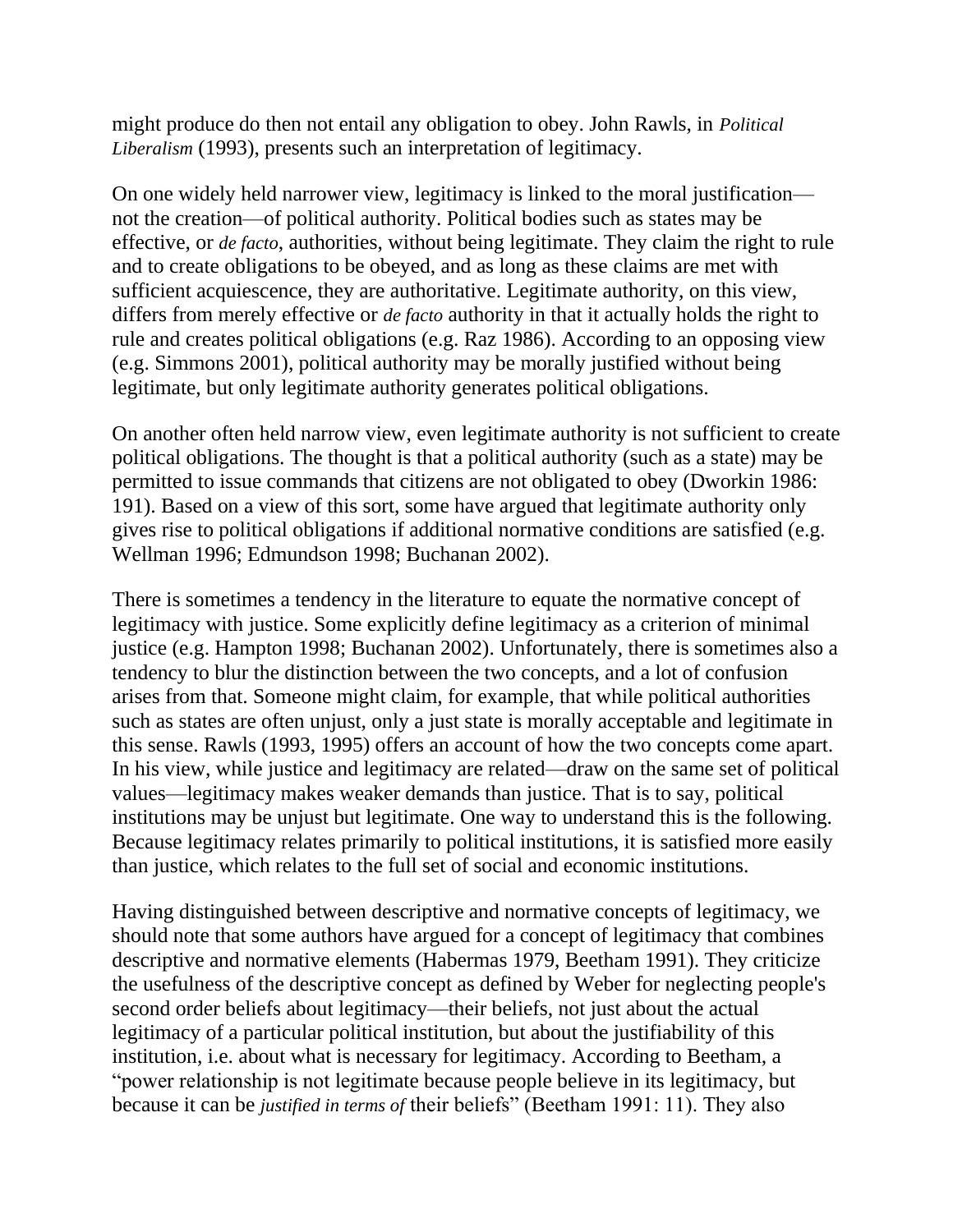criticize the strictly normative concept for being of only limited use in understanding actual processes of legitimation. The charge is that philosophers tend to focus on the general conditions necessary for the justification of political institutions, but neglect the historical actualization of the justificatory process. In Jürgen Habermas' words (Habermas 1979: 205): "Every general theory of justification remains peculiarly abstract in relation to the historical forms of legitimate domination. … Is there an alternative to this historical injustice of general theories, on the one hand, and the standardlessness of mere historical understanding, on the other?"

The sharp distinction between descriptive and normative concepts of legitimacy is also undermined by the fact that we find normative uses of the concept in social science and descriptive uses in moral, political and legal philosophy. There are many normative theorists who work—explicitly or implicitly—with a descriptive concept of legitimacy. This tendency is mostly found in authors who take political authority to be a fundamental normative concept. In the resulting hybrid view, the difference between effective or de facto authority and legitimate authority depends on whether or not authority is accepted—not on whether it ought to be accepted (e.g. Simmons 2001).

# **2. The Function of Political Legitimacy**

This section lays out the different ways in which legitimacy, understood normatively, can be seen as relating to political authority and political obligations.

### **2.1. Legitimacy and the Justification of Political Authority**

The normative concept of political legitimacy is often seen as related to the justification of authority. To make sense of this interpretation of legitimacy, authority must be understood as a distinct concept. This view implies that effective or *de facto*authority can exist without being legitimate.

John Locke put forward such an interpretation of legitimacy. Locke's starting-point is a state of nature in which all individuals are equally free in the sense that they possess equal political authority. As Rawls (2007: 129) characterizes Locke's understanding of the state of nature, it is "a state of equal right, all being kings." Natural law, while manifest in the state of nature, is not sufficiently specific to rule a society and cannot enforce itself when violated. The solution to this problem is a social contract that transfers political authority to a civil state that can realize and secure the natural law. According to Locke, and contrary to his predecessor Thomas Hobbes, the social contract thus does not create authority. Political authority is embodied in individuals and pre-exists in the state of nature. The social contract transfers the authority they each enjoy in the state of nature to a particular political body.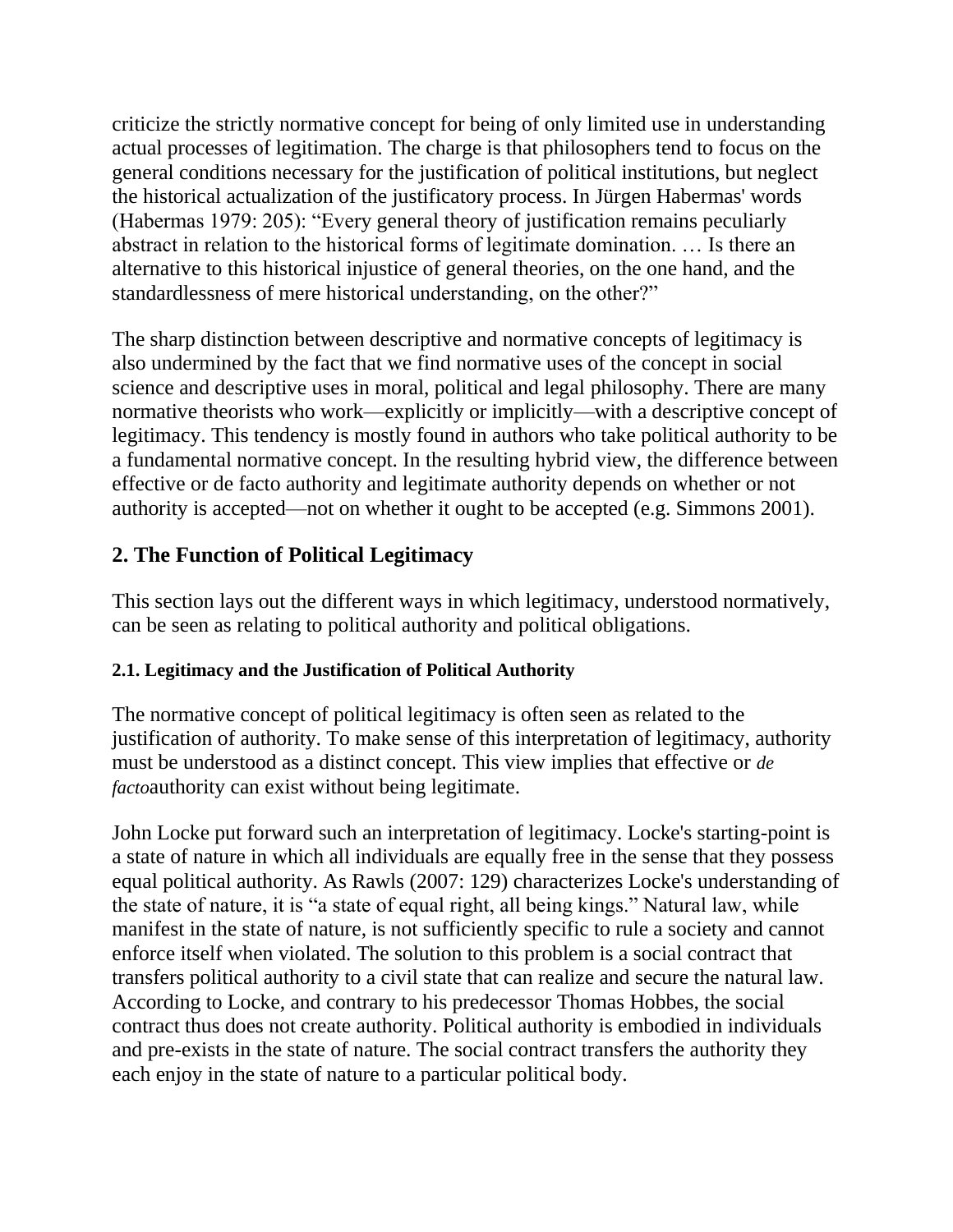While political authority thus pre-exists in the state of nature, legitimacy is a concept that is specific to the civil state. Because the criterion of legitimacy that Locke proposes is historical, however, what counts as legitimate authority remains connected to the state of nature. The legitimacy of political authority in the civil state depends, according to Locke, on whether the transfer of authority has happened in the right way. Specifically, it depends on individuals' consent: "no one can be put out of this estate and subjected to the political power of another without his own consent" (Locke 1980: 52). Anyone who has given their express or tacit consent to the social contract is bound to obey a state's laws (Locke 1980: 63). Locke understands the consent criterion to apply not just to the original institutionalization of a political authority what Rawls (2007: 124) calls "originating consent". It also applies to the ongoing evaluation of the performance of a political regime—Rawls (2007: 124) calls this ―joining consent‖. Note that while originating consent is necessarily express, joining consent may be tacit or express.

This criterion of legitimacy is negative: it offers an account of when effective authority ceases to be legitimate. According to this account, whether an actual political regime is legitimate turns on whether it respects the constraints of the natural law. When a political authority oversteps the boundaries of the natural law, it ceases to be legitimate and, therefore, there is no longer an obligation to obey its commands. For Locke—unlike for Hobbes—political authority is thus not absolute. In fact, absolute political authority is necessarily illegitimate because it suspends the natural law.

The contemporary literature has developed Locke's ideas in several ways. John Simmons (2001) draws a distinction between the moral justification of the state—its political authority—and the political legitimacy of a particular, historically realized, state and its commands. According to Simmons, the state's authority depends on its moral defensibility. It has to be shown successfully that having a state is morally better than not having a state (Simmons 2001: 125). A political authority thus justified is, according to Simmons, necessary but not sufficient for political legitimacy, and hence for generating obligations. Whether or not one has an obligation to obey the state's specific commands depends on one's actual consent (Simmons 2001: 137).

Simmons explicitly defends this Lockean view against Kantian and Rawlsian alternatives. He argues that the latter mistakenly blur the distinction between establishing the legitimacy of the authority of a particular state and establishing that its political authority is morally justified. I shall discuss a possible response to this objection below (in section 2.2.). The response is based on an interpretation of political legitimacy as the justification of coercive power and as what creates political authority. It shows that there is only one justificatory step: there is no justified authority without some form of consent of those governed.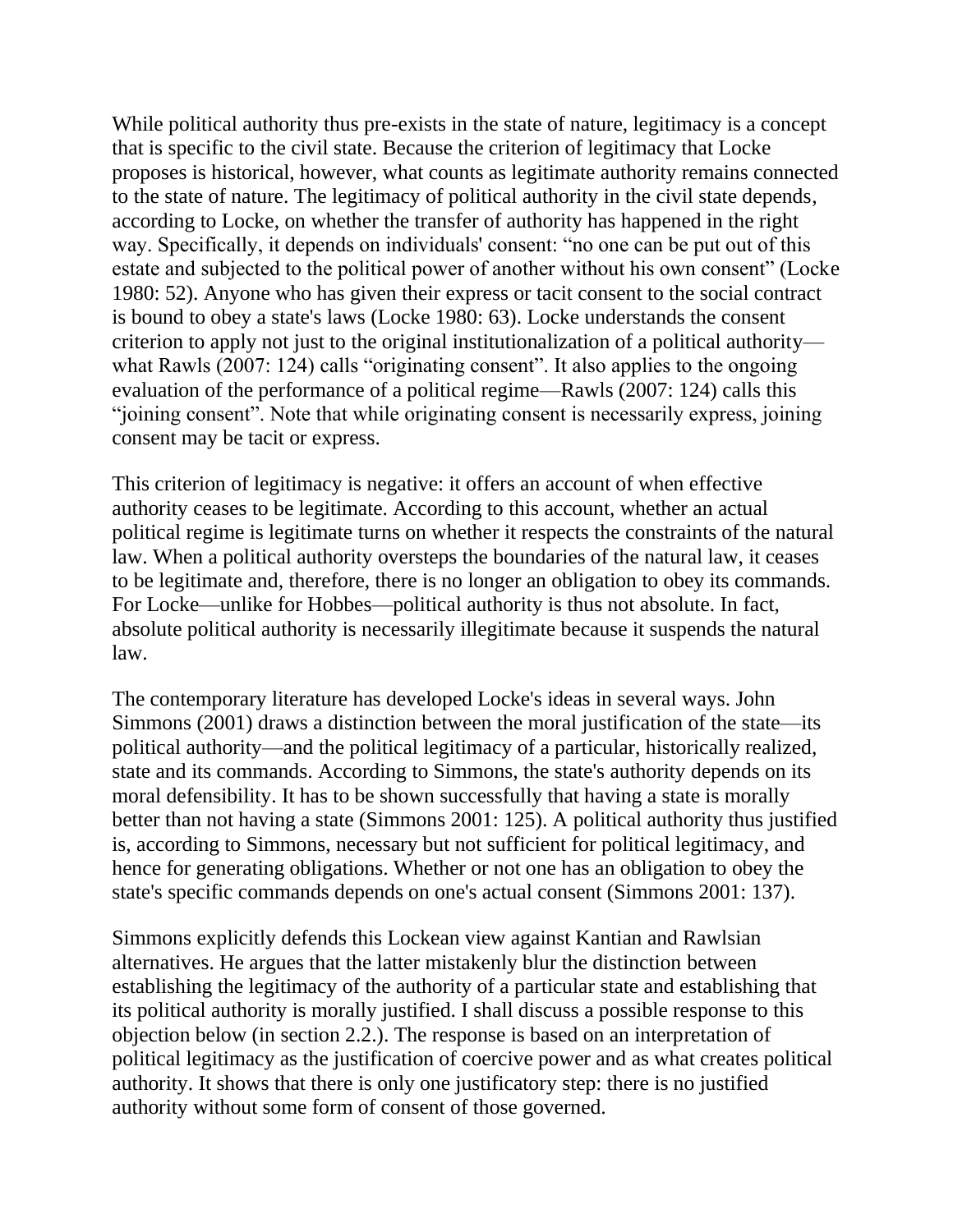Joseph Raz links legitimacy to the justification of political authority. According to Raz, political authority is just a special case of the more general concept of authority (1986, 1995, 2006). He defines authority in relation to a claim—of a person or an agency—to generate what he calls pre-emptive reasons. Such reasons replace other reasons for action that people might have. A teacher, for example, may order students to do some homework and expect this order to generate a reason for them to do their homework that replaces other reasons they might have for how to spend their afternoons.

Authority is effective, on this view, if it gets people to act on the reasons it generates. The difference between effective and legitimate authority, on Raz' view, is that the former merely purports to change the reasons that apply to others, while legitimate authority actually has the capacity to change these reasons. Legitimate authority satisfies what Raz calls the pre-emption thesis: "The fact that an authority requires performance of an action is a reason for its performance which is not to be added to all other relevant reasons when assessing what to do, but should exclude and take the place of some of them" (Raz 1988: 46). (There are limits to what even a legitimate authority can rightfully order others to do, which is why it does not necessarily replace all relevant reasons).

When is effective or *de facto* authority legitimate? According to Raz, it must be justified in the following way ("the normal justification thesis"): "The normal way to establish that a person has authority over another involves showing that the alleged subject is likely to better comply with the reasons which apply to him (other than the alleged authoritative directive) if he accepts the directives of the alleged authority as authoritatively binding and tries to follow them, rather than by trying to follow the reasons which apply to him directly" (Raz 1988: 53). It follows as a corollary of the normal justification thesis that a legitimate authority generates a duty to be obeyed. The normal justification thesis explains why those governed by that authority ought to treat its directives as binding. Because (legitimate) authority is conceived as what serves those governed, Raz calls it the "service conception" of authority (1988: 56). Note that even though legitimate authority is defined as a special case of effective authority, only the former is appropriately described as a service conception. Illegitimate—but effective—authority does not serve those governed; it only claims to do so.

William Edmundson formulates this way of linking authority and legitimacy via a condition he calls the warranty thesis: "If being an *X* entails claiming to *F*, then being a *legitimate X* entails *truly* claiming to *F*.‖ (Edmundson 1998: 39). Being an *X* here stands for "a state", or "an authority". And "to *F*" stands for "to create a duty to be obeyed‖, for example. The idea expressed by the warranty thesis is that legitimacy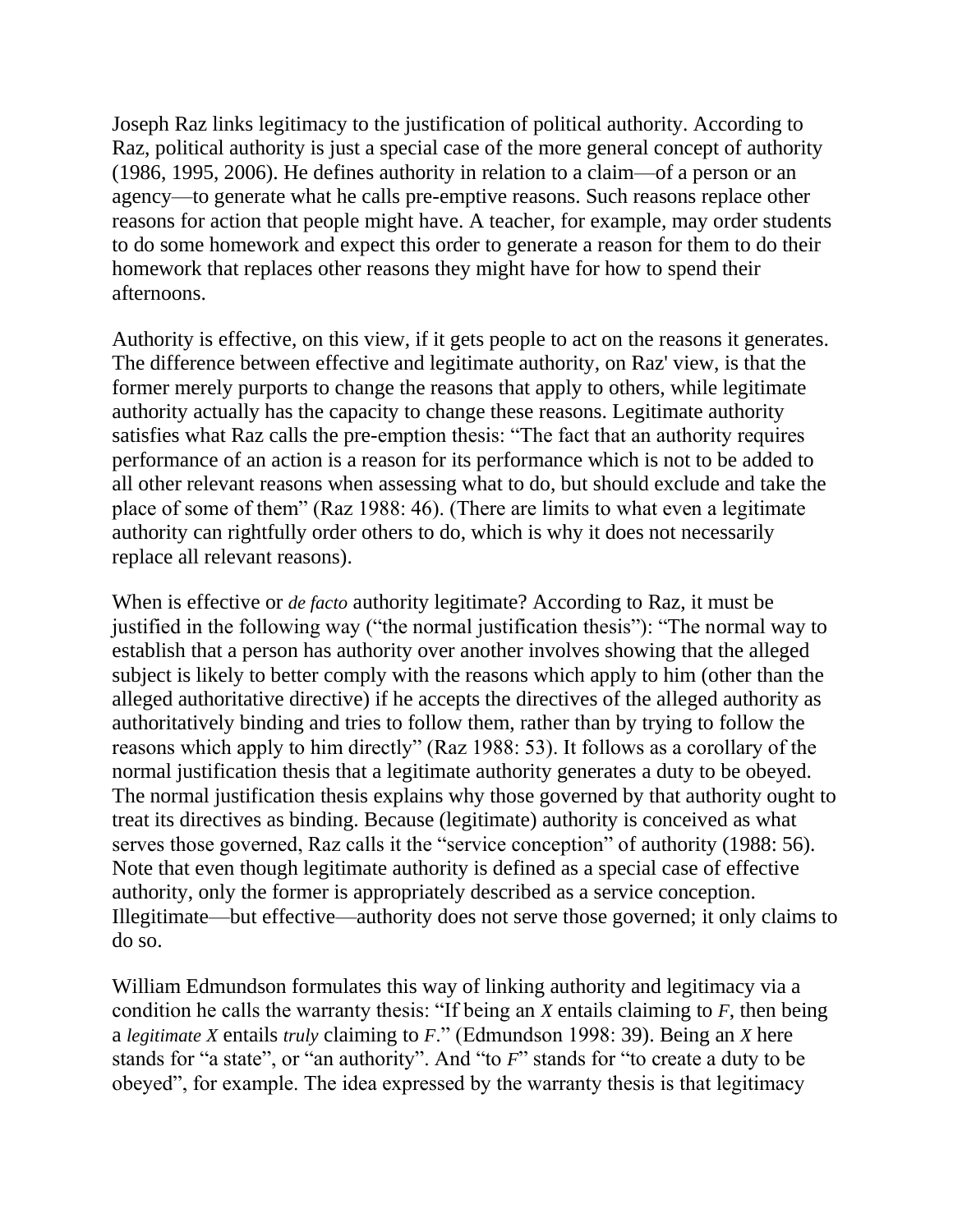morally justifies an independently existing authority such that the claims of the authority become moral obligations.

Those who take the justification of authority to be the fundamental normative problem reject a coercion-based definition of legitimacy. Leslie Green (1988), for example, follows Raz and argues that the use of coercion does not constitute the authority of the state. Coercion, on this view, is only a means that states use to secure their authority: ―Coercion threats provide secondary, reinforcing motivation when the political order fails in its primary normative technique of authoritative guidance" (Green 1988: 75).

#### **2.2. Justifying Power and Creating Political Authority**

According to a second important interpretation, the main function of legitimacy is precisely to justify coercive power (for a recent discussion of the two alternative approaches to legitimacy and a defense of the coercion-based interpretation, see Ripstein 2004). Legitimacy, in this interpretation, is linked to the creation of political authority qua defining the permissible use of coercive power. Again, there are different ways in which this idea might be understood.

In Hobbes' influential account, political authority does not exist in the state of nature. It can be created by the social contract and serves to ensure self-preservation which is threatened in a state of nature. Legitimate authority depends on the ability of a state to protect its citizens. Hobbes argues that it is rational for all to consent to a covenant that authorizes a sovereign who can guarantee their protection and to transfer their rights to a sovereign—an individual or a group of individuals. When there is no such sovereign, one may be created by a covenant—Hobbes calls this "sovereignty by institution". But it may also be created by the promise of all to obey a threatening power ("sovereignty by acquisition"; see *Leviathan*, chapter 17). According to Hobbes, once a sovereign is in place—both manners of creating a sovereign are equally legitimate—everyone is obligated to obey him. This holds at least for as long as the sovereign ensures their protection, as Hobbes believes that the natural right to selfpreservation cannot be relinquished (*Leviathan*, chapter 21). Beyond that, however, there can be no further questions about the legitimacy of the sovereign. In particular, there is no distinction between effective authority and legitimate authority in Hobbes' thought. It might even be argued that Hobbes fails to distinguish between legitimate authority and the mere exercise of power (Korsgaard 1997: 29; see chapter 30 of *Leviathan*, however, for an account of the quality of the sovereign's rule).

Another way in which the relation between legitimacy and the creation of authority may be understood is that the attempt to rule without legitimacy is an attempt to exercise power—not authority. Such a view can be found in Jean-Jacques Rousseau's work. Legitimacy, for Rousseau, justifies the state's exercise of coercive power and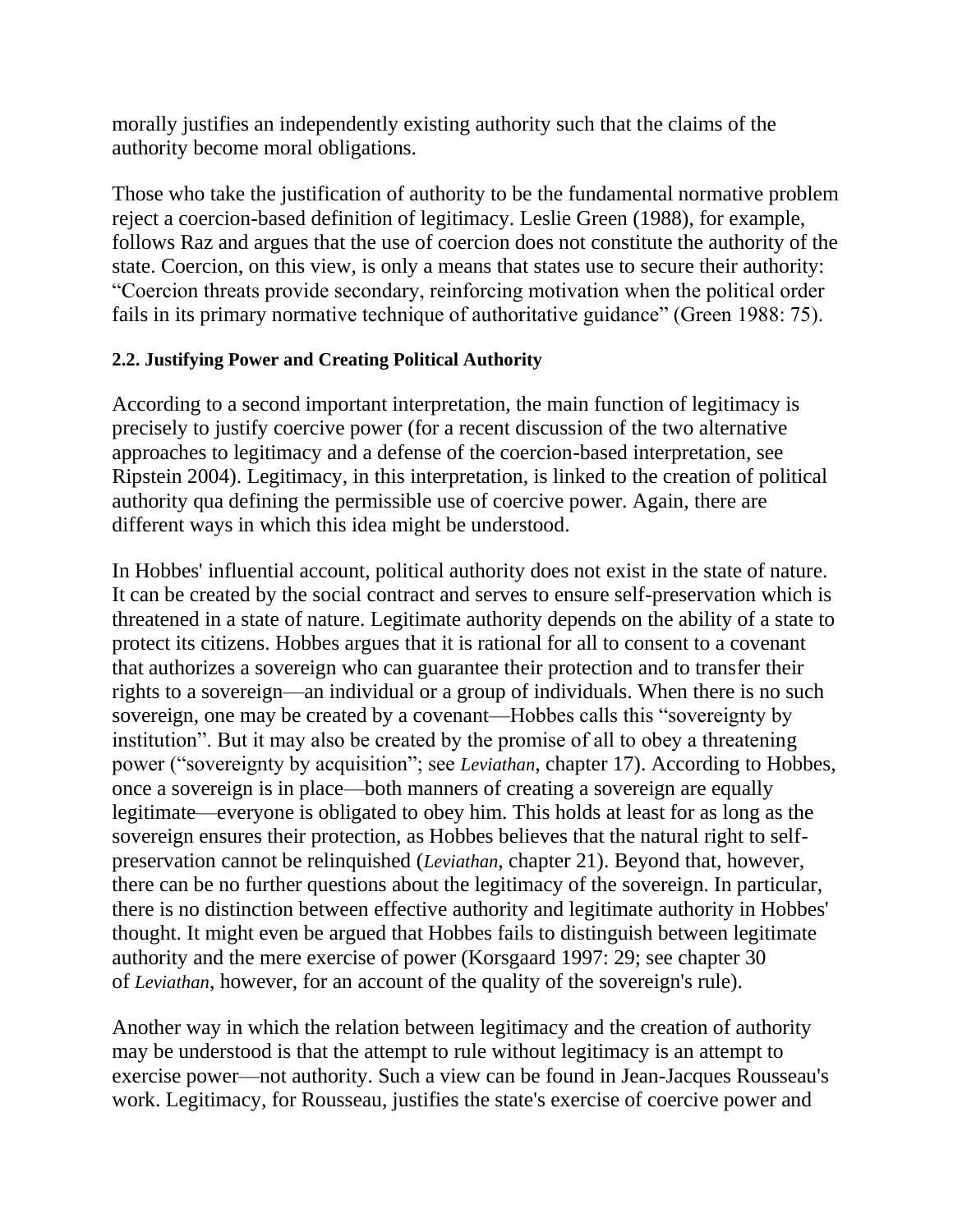creates an obligation to obey. Rousseau contrasts a legitimate social order with a system of rules that is merely the expression of power. Power is primarily a feature of the civil state. While there are some forms of power even in the state of nature—for example the power of parents over their children—Rousseau assumes that harmful power arises primarily in the civil state and that this creates the problem of legitimacy. In the first chapter of the first book of *On the Social Contract* he remarks that while "[m]an is born free", the civil state he observes makes everyone a slave. Rousseau's main question is under what conditions a civil state, which uses coercive power to back up its laws, can be thought of as freeing citizens from this serfdom. Such a state would be legitimate. As he puts it in the opening sentence of the *Social Contract*, "I want to inquire whether there can be some legitimate and sure rule of administration in the civil order, taking men as they are and laws as they might be."

Rousseau's account of legitimacy is importantly different from Locke's in that Rousseau does not attach normativity to the process through which a civil state emerges from the state of nature. Legitimate political authority is created by convention, reached within the civil state. Specifically, Rousseau suggests that legitimacy arises from the democratic justification of the laws of the civil state (*Social Contract* I:6; cf. section 3.3. below).

For Kant, as for Hobbes, political authority is created by the establishment of political institutions in the civil state. It does not pre-exist in individuals in the state of nature. Yet some form of individual authority exists in the pre-civil social state, according to Kant. It is the moral authority of each individual qua rational being. Unlike Hobbes, Kant does not view political authority as created by a voluntary act. The social contract which establishes the civil state is not the result of a voluntary association, in which individuals come together to pursue ends that they share. Instead, in the precivil state individuals have a moral obligation—an imperfect duty—to form a civil state, and as rational and moral beings, they can recognize this duty. Establishing a civil state is "in itself an end (that each *ought to have*)" (Kant, *Theory and Practice* 8:289; see also *Perpetual Peace*, Appendix I). Kant regards the civil state—and the coercive political power it exercises—as a necessary first step toward a moral order (the ―ethical commonwealth‖). It helps people conform to certain rules by eliminating what today would be called the free-riding problem or the problem of partial compliance. By creating a coercive order of public legal justice, "a great step is taken toward morality (though it is not yet a moral step), toward being attached to this concept of duty even for its own sake" (Kant, *Perpetual Peace* 8:376, notes to Appendix I; see also Riley 1982: 129*f*).

The civil state, according to Kant, establishes the rights necessary to secure equal freedom. Unlike for Locke and his contemporary followers, however, coercive power is not a secondary feature of the civil state, necessary to back up laws. According to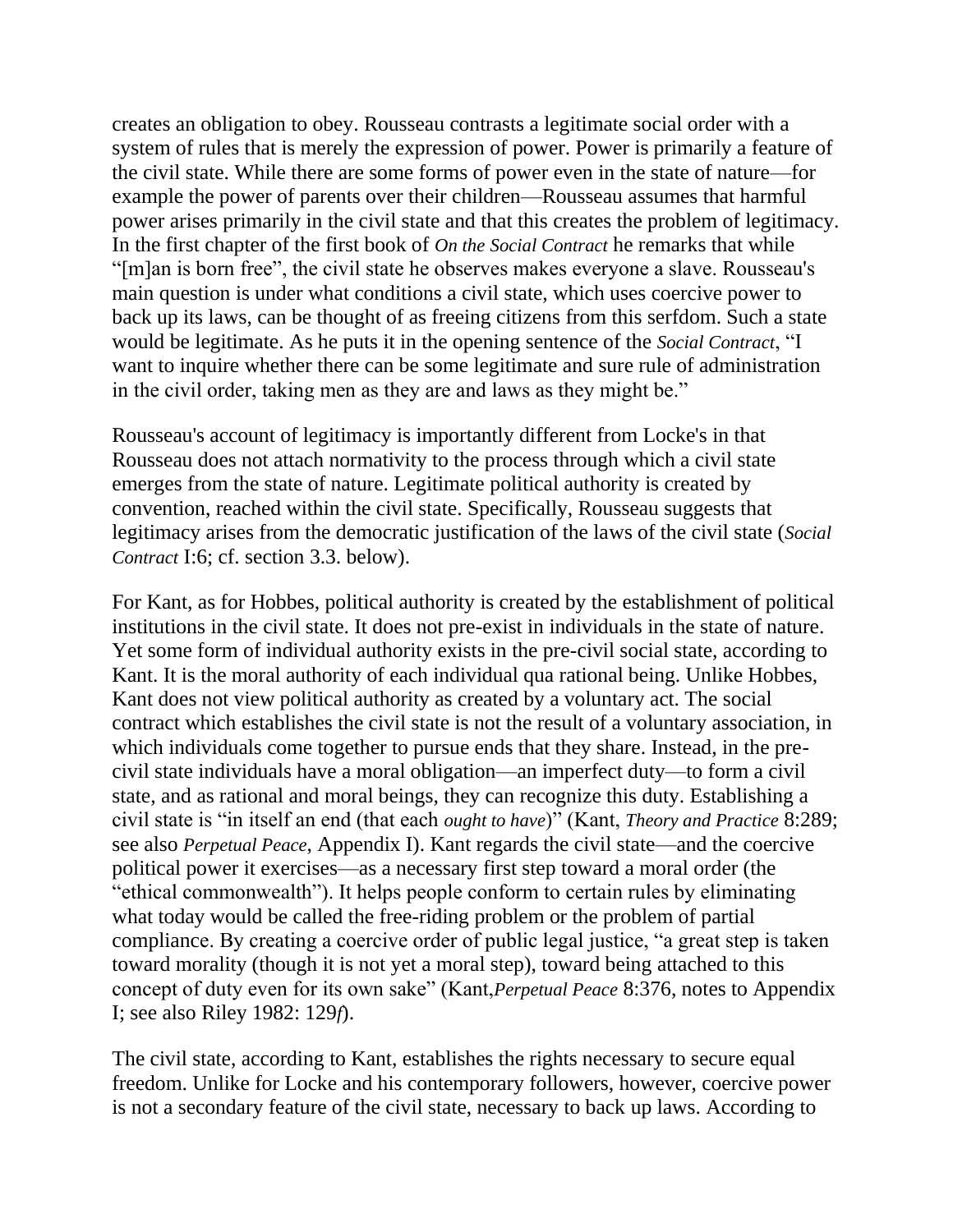Kant, coercion is part of the idea of rights. The thought can be explained as follows. Coercion is defined as a restriction of the freedom to pursue one's own ends. Any right of a person—independently of whether it is respected or has been violated implies a restriction for others. (cf. Kant, *Theory and Practice*, Part 2; Ripstein 2004: 8; Flikschuh 2008: 389f). Coercion, in this view, is thus not merely a means for the civil state to enforce rights as defenders of an authority-based concept of legitimacy claim. Instead, according to Kant, it is constitutive of the civil state. This understanding of rights links Kant's conception of legitimate political authority to the justification of coercion.

Legitimacy, for Kant, depends on a particular interpretation of the social contract. For Kant, the social contract which establishes the civil state is not an actual event. He accepts David Hume's objection to Locke that the civil state is often established in an act of violence (Hume "Of the Original Contract"). Kant invokes the social contract, instead, as the test "of any public law's conformity with right" (Kant *Theory and Practice* 8:294). The criterion is the following: each law should be such that all individuals could have consented to it. The social contract, according to Kant, is thus a hypothetical thought experiment, meant to capture an idea of public reason. As such, it sets the standard for what counts as legitimate political authority. Because of his particular interpretation of the social contract, Kant is not a social contract theorist in the strict sense. The idea of a contract is nevertheless relevant for his understanding of legitimacy. (On the difference between voluntaristic and rationalistic strands in liberalism, see Waldron 1987).

Kant, unlike Hobbes, recognizes the difference between legitimate and effective authority. For the head of the civil state is under an obligation to obey public reason and to enact only laws to which all individuals could consent. If he violates this obligation, however, he still holds authority, even if his authority ceases to be legitimate. This view is best explained in relation to Kant's often criticized position on the right to revolution. Kant famously denied that there is a right to revolution (Kant *Perpetual Peace*, Appendix II; for a recent discussion, see Flikschuh 2008). Kant stresses that while "a people"—as united in the civil state—is sovereign, its individual members are under the obligation to obey the head of the state thus established. This obligation is such that it is incompatible with a right to revolution. Kant offers a transcendental argument for his position (Kant *Perpetual Peace*, Appendix II; Arendt 1992). A right to revolution would be in contradiction with the idea that individuals are bound by public law, but without the idea of citizens being bound by public law, there cannot be a civil state—only anarchy. As mentioned earlier, however, there is a duty to establish a civil state. Kant's position implies that the obligation of individuals to obey a head of state is not conditioned upon the ruler's performance. In particular, the obligation to obey does not cease when the laws are unjust.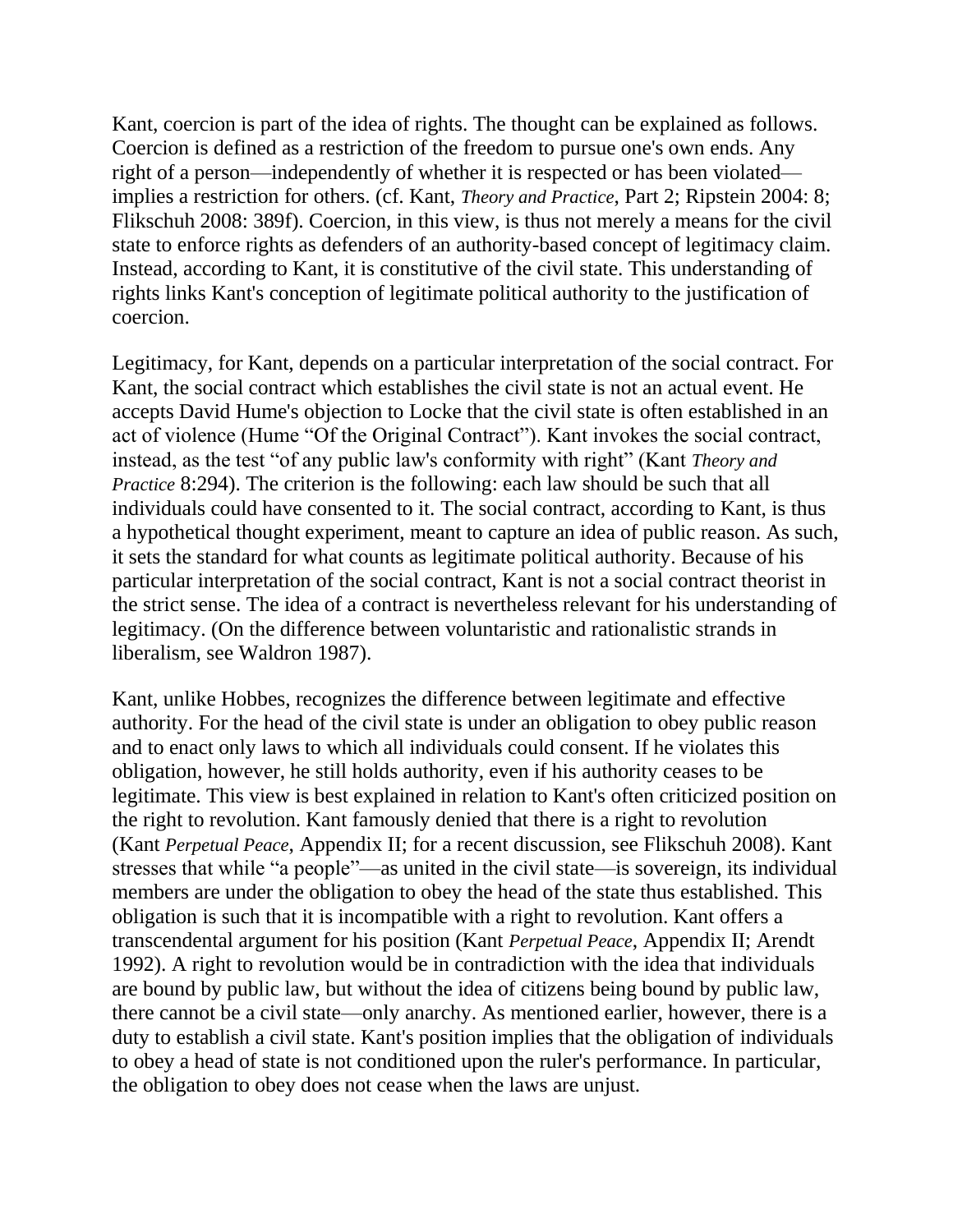Kant's position on the right to revolution may suggest that he regards political authority as similarly absolute as Hobbes. But Kant stresses that the head of state is bound by the commands of public reason. This is manifest in his insistence on freedom of the pen: "a citizen must have, with the approval of the ruler himself, the authorization to make known publicly his opinions about what it is in the ruler's arrangements that seems to him to be a wrong against the commonwealth<sup>"</sup> (Kant *Theory and Practice*8:304). While there is no right to revolution, political authority is only legitimate if the head of state respects the social contract. But political obligations arise even from illegitimate authority. If the head of state acts in violation of the social contract and hence of public reason, for example by restricting citizens' freedom of political criticism, citizens are still obligated to obey.

The contemporary literature has been dominated by a focus on the justification of authority, rather than coercive political power (Ripstein 2004). Nevertheless, there are exceptions—not least the works of contemporary Kantians such as Rawls and Habermas (to be discussed in sections 3.3. and 5.2. respectively).

Jean Hampton (1998; drawing on Anscombe 1981) offers an elegant contemporary explication of Hobbes' view that political authority does not pre-exist in individuals. According to her, political authority "is invented by a group of people who perceive that this kind of special authority is necessary for the collective solution of certain problems of interaction in their territory and whose process of state creation essentially involves designing the content and structure of that authority so that it meets what they take to be their needs" (Hampton 1998: 77). Her theory links the authority of the state to its ability to enforce a solution to coordination and cooperation problems. Coercion is the necessary feature that enables the state to provide an effective solution to these problems, and the entitlement to use coercion is what constitutes the authority of the state. The entitlement to use coercion distinguishes such minimally legitimate political authority from a mere use of power. Hampton draws a further distinction between minimal legitimacy and what she calls full moral legitimacy, which obtains when political authority is just.

Buchanan (2002) also argues that legitimacy is concerned with the justification of coercive power. Buchanan points out that this makes legitimacy a more fundamental normative concept than authority. Like Hampton, he advocates a moralized interpretation of legitimacy. According to him, "an entity has political legitimacy if and only if it is morally justified in wielding political power" (2002: 689). Political authority, in his approach, obtains if an entity is legitimate in this sense and if some further conditions, relating to political obligation, are met (2002: 691).

#### **2.3. Political Legitimacy and Political Obligations**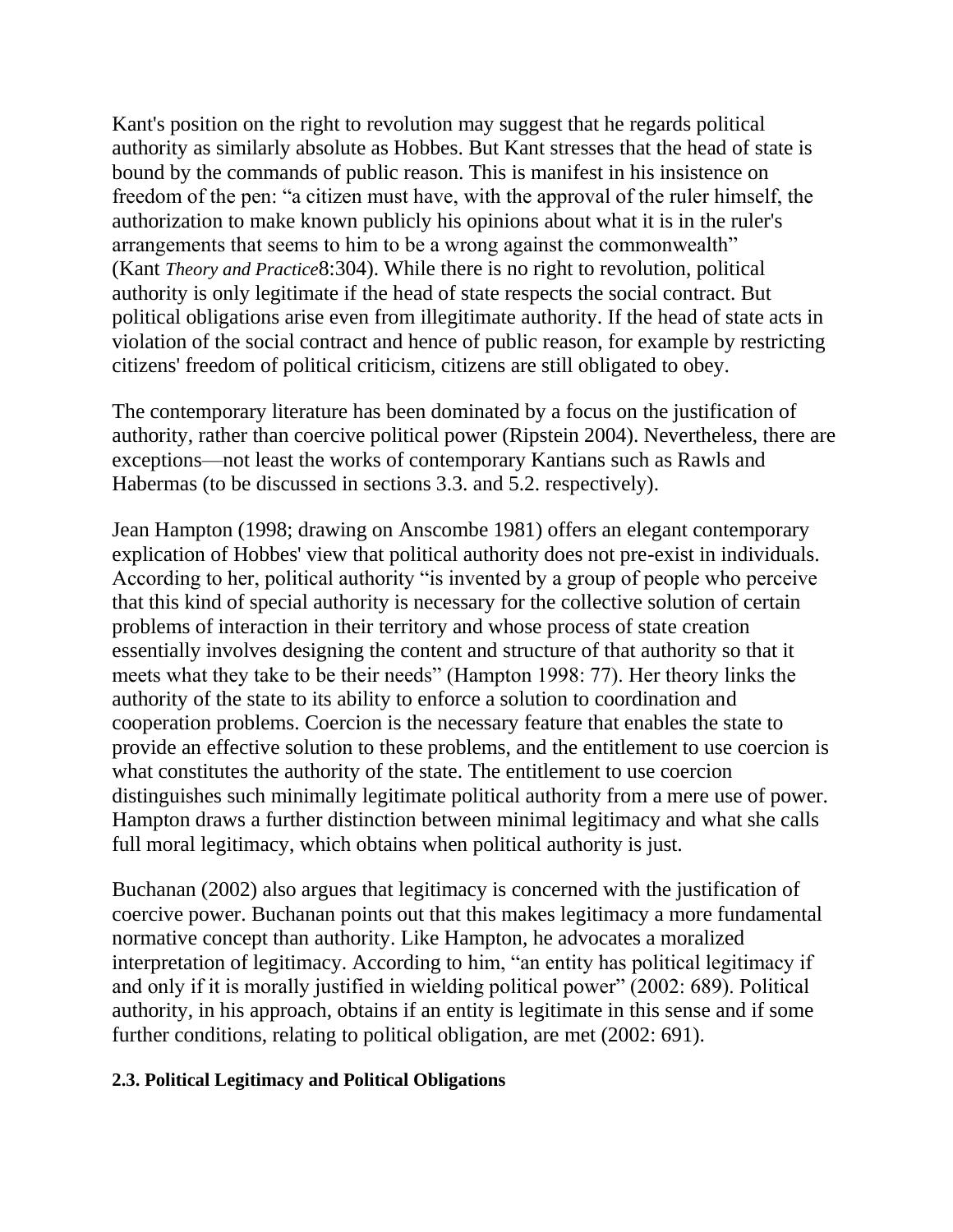Historically speaking, the dominant view has been that legitimate political authority creates political obligations. Locke, for example, writes: "every man, by consenting with others to make one body politic under one government, puts himself under an obligation to every one of that society to submit to the determination of the majority, and to be concluded by it; or else this original compact, whereby he with others incorporates into one society, would signify nothing, and be no compact if he be left free and under no other ties than he was in before in the state of nature" (Locke 1990) [1690]: 52f).

While this is still the view many hold, not all do. Some insist that the question of what constitutes legitimate authority is distinct from the question of what political obligations people have. Ronald Dworkin (1986: 191) defends a view of this sort. He maintains that if an authority is legitimate, there is a general obligation to obey its commands but this does not show that there is, in each case, an obligation to obey particular decisions of that authority. Dworkin's (1986) argument rests on treating political obligations as a fundamental normative concept in its own right. What he calls "associative obligations" arise, not from legitimate political authority, but directly from membership in a political community. (For a critical discussion of this account, see Simmons 2001; Wellman 1996).

Views that dissociate legitimate authority from political obligation have some appeal to those who aim to counter Robert Paul Wolff's influential anarchist argument. The argument highlights what today is sometimes called the subjection problem (Perry 2007): how can autonomous individuals be under a general—content-independent obligation to subject their will to the will of someone else? Wolff (1970) argues that because there cannot be such a general obligation to obey the state, states are necessarily illegitimate.

Edmundson (1998) has a first response to the anarchist challenge. He argues that while legitimacy establishes the right to rule of political institutions, it does not create even a prima facie duty to obey their commands. He claims that the moral duty to obey the commands of legitimate authority arises only if additional conditions are met.

Simmons (2001) has a different response. As discussed above, in his two-step approach, justified authority does not entail legitimate authority, and while the latter does create political obligations the former does not. Because legitimate authority depends on people's actual consent to the commands of a particular state (where Simmons is not entirely clear about what this means), there is no content-independent duty to obey the state.

### **3. Sources of Political Legitimacy**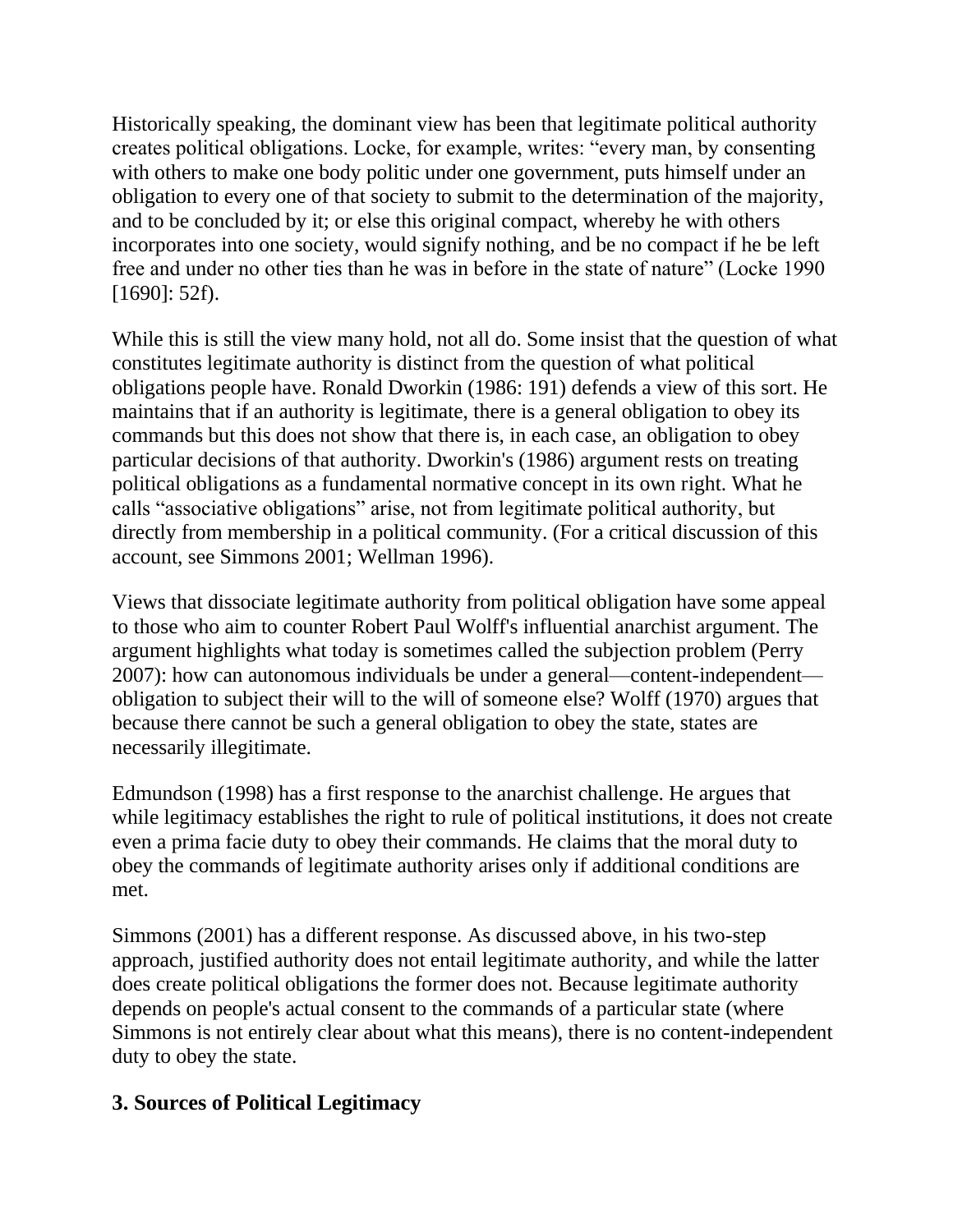Insofar as legitimacy, understood normatively, defines which political institutions and which decisions made within them are acceptable, and, in some cases, what kind of obligations people who are governed by these institutions incur, there is the question what grounds this normativity. This section briefly reviews different accounts that have been given of the sources of legitimacy.

#### **3.1. Consent**

While there is a strong voluntarist line of thought in Christian political philosophy, it was in the  $17<sup>th</sup>$  century that consent came to be seen as the main source of political legitimacy. The works of Hugo Grotius, Hobbes, and Samuel Pufendorf tend to be seen as the main turning point that eventually led to the replacement of natural law and divine authority theories of legitimacy (see Schneewind 1998; Hampton 1998). The following passage from Grotius' *On the Law of War and Peace* expresses the modern perspective: "But as there are several Ways of Living, some better than others, and every one may chuse which he pleases of all those Sorts; so a People may chuse what Form of Government they please: Neither is the Right which the Sovereign has over his Subjects to be measured by this or that Form, of which divers Men have different Opinions, but by the Extent of the Will of those who conferred it upon him" (cited by Tuck 1993: 193). It was Locke's version of social contract theory that elevated consent to the main source of the legitimacy of political authority.

Raz helpfully distinguishes among three ways in which the relation between consent and legitimate political authority may be understood (1995: 356): (i) consent of those governed is a necessary condition for the legitimacy of political authority; (ii) consent is not directly a condition for legitimacy, but the conditions for the legitimacy of authority are such that only political authority that enjoys the consent of those governed can meet them; (iii) the conditions of legitimate political authority are such that those governed by that authority are under an obligation to consent.

Locke and his contemporary followers such as Nozick (1974) or Simmons (2001), but also Rousseau and his followers defend a version of (i)—the most typical form that consent theories take. Versions of (ii) appeal to those who reject actual consent as a basis for legitimacy, as they only regard consent given under ideal conditions as binding. Theories of hypothetical consent, such as those articulated by Kant or Rawls, fall into this category. Such theories view political authority as legitimate only if those governed could consent under certain ideal conditions (cf. section 3.2.).

David Estlund (2008: 177ff) defends a version of hypothetical consent theory that matches category (iii). What he calls "normative consent" is a theory that regards nonconsent to authority, under certain conditions as invalid. Authority, in this view, may thus be justified without actual consent. Estlund defines authority, following Raz, as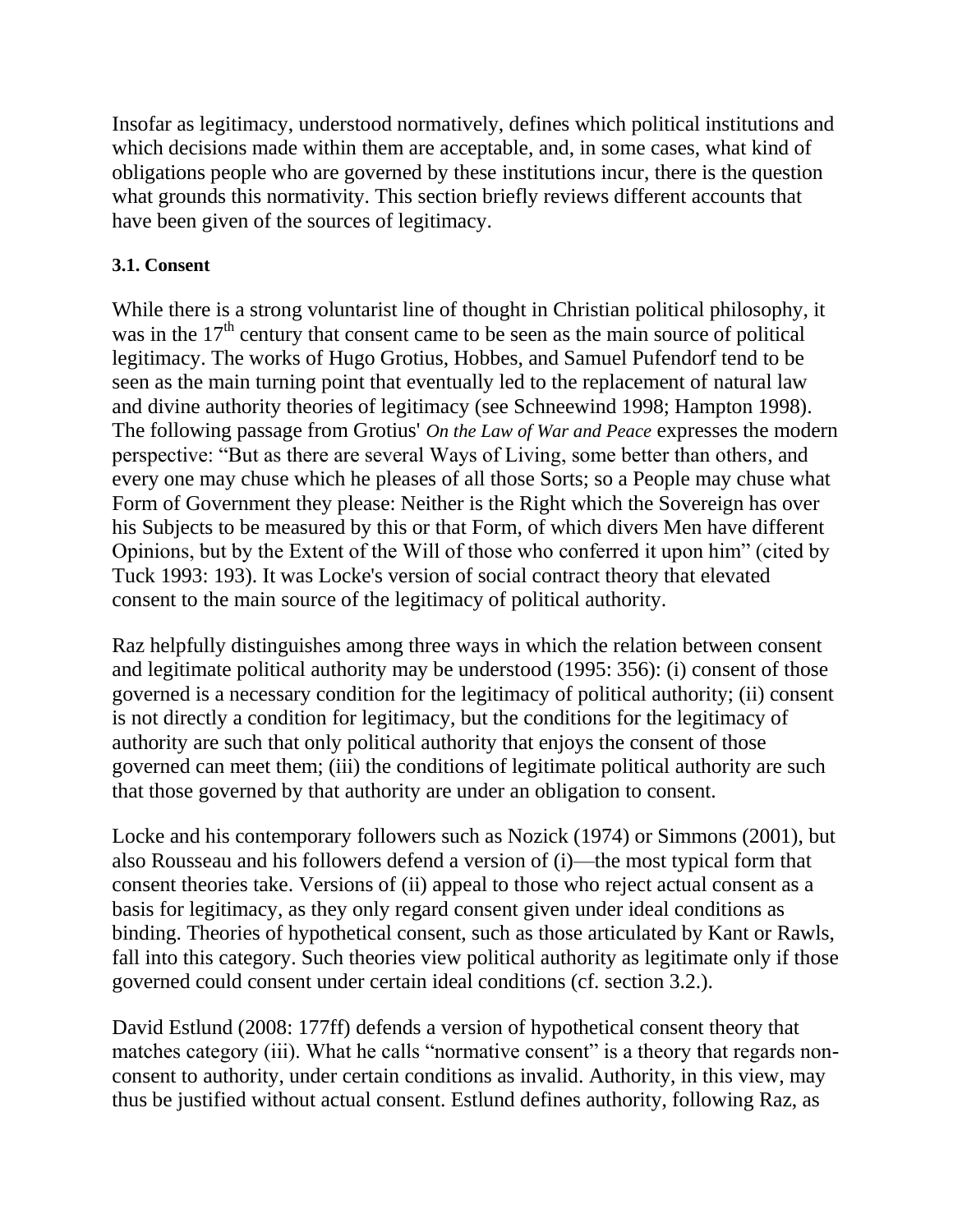the moral power to require action. Estlund uses normative consent theory as the basis for an account of democratic legitimacy, understood as the permissibility of using coercion to enforce authority. The work that normative consent theory does in Estlund's account is that it contributes to the justification of the authority of the democratic collective over those who disagree with certain democratically approved laws.

Although consent theory has been dominating for a long time, there are many wellknown objections to it, especially to Locke's version. Some of them are about as old as consent theory itself. David Hume, in his essay "Of the Original Contract", and many after him object to Locke that consent is not feasible, and that actual states have almost always arisen from acts of violence. The attempt to legitimize political authority via consent is thus, at best, wishful thinking (Wellman 1996). What is worse, it may obscure problematic structures of subordination (Pateman 1988). Hume's own solution was, like Bentham later, to propose to justify political authority with reference to its beneficial consequences.

#### **3.2. Beneficial Consequences**

In the utilitarian view, legitimate political authority should be grounded on the principle of utility. This conception of legitimacy is necessarily a moralized one: the legitimacy of political authority depends on what morality requires. Christian Thomasius, a student of Pufendorf and contemporary of Locke, may be seen as a precursor of the utilitarian approach to political legitimacy, as he rejected voluntarism and endorsed the idea that political legitimacy depends on principles of rational prudence instead (Schneewind 1998: 160; Barnard 2001: 66). Where Thomasius differs from the utilitarians, however, is in his attempt to identify a distinctively political—not moral or legal—source of legitimacy. He developed the idea of "decorum" into a theory of how people should relate to one another in the political context. Decorum is best described as a principle of "civic mutuality" (Barnard 2001: 65): ―You treat others as you would expect them to treat you‖ (Thomasius, *Foundations of the Law of Nature and of Nations*, quoted by Barnard 2001: 65). By thus distinguishing legitimacy from legality and justice, Thomasius adopted an approach that was considerably ahead of his time.

Jeremy Bentham rejects the Hobbesian idea that political authority is created by a social contract. According to Bentham, it is the state that creates the possibility of binding contracts. The problem of legitimacy that the state faces is which of its laws are justified. Bentham proposes that legitimacy depends on whether a law contributes to the happiness of the citizens. (For a contemporary take on this utilitarian principle of legitimacy, see Binmore 2000).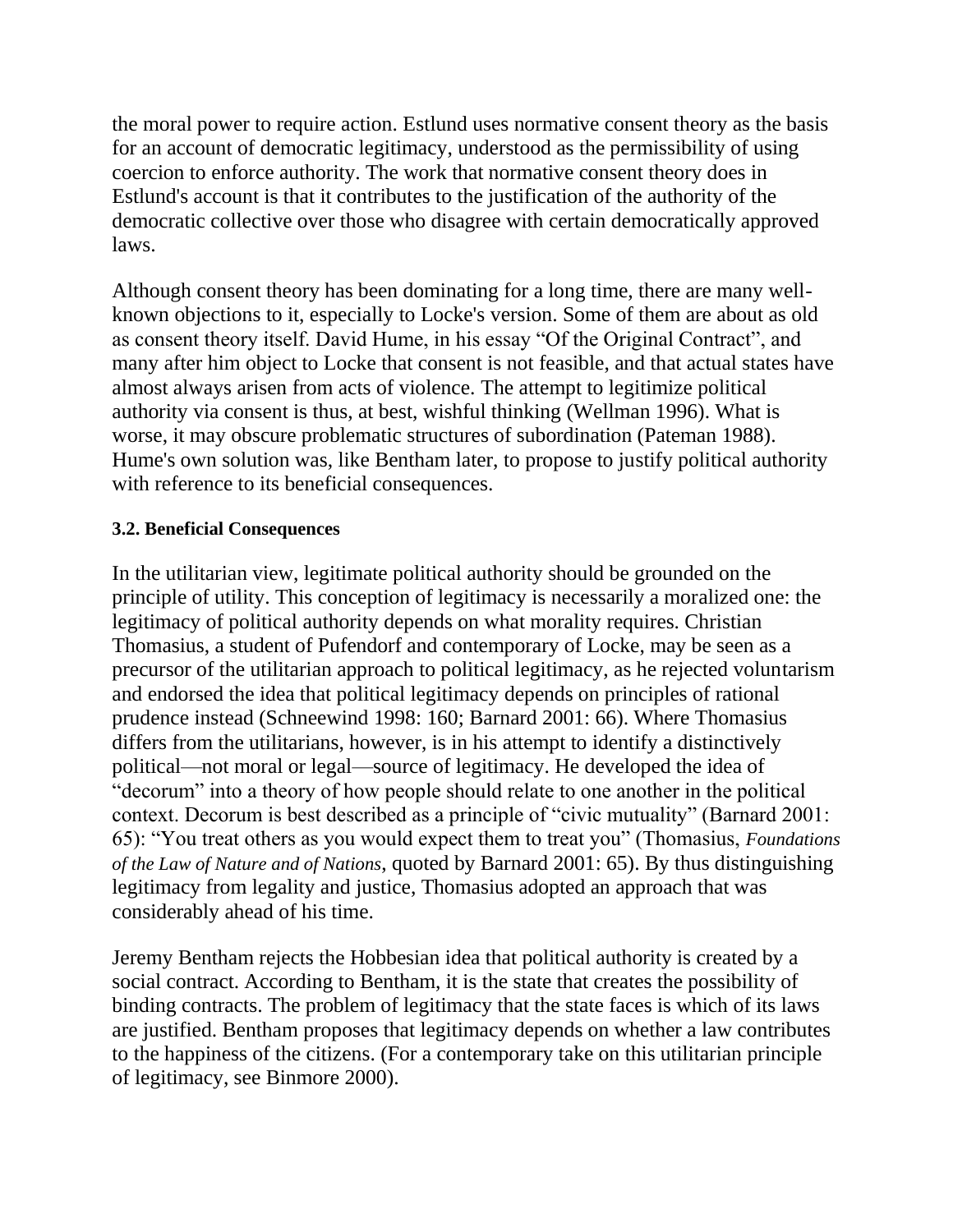A well-known problem with the view that Bentham articulates is that it justifies restrictions of rights that liberals find unacceptable. John Stuart Mill's answer to this objection consists, on the one hand, in an argument for the compatibility between utilitarianism and the protection of liberty rights and, on the other, in an instrumentalist defense of democratic political authority based on the principle of utility. According to Mill, both individual freedom and the right to participate in politics are necessary for the self-development of individuals (Mill *On Liberty* and *Considerations on Representative Government*, see Brink 1992; Ten 1998).

With regard to the defense of liberty rights, Mill argues that the restriction of liberty is illegitimate unless it is permitted by the harm principle, that is, unless the actions suppressed by the restriction harm others (*On Liberty*, chapter 1; for a critical discussion of the harm principle as the basis of legitimacy, see Wellman 1996). Mill's view of the instrumental value of (deliberative) democracy is expressed in the following passage of the first chapter of *On Liberty*: "Despotism is a legitimate mode of government in dealing with barbarians, provided that the end be their improvement and the means justified by actually effecting that end. Liberty, as a principle, has no application to any state of things anterior to the time when mankind have become capable of being improved by free and equal discussion." Deliberation is important, according to Mill, because of his belief in the power of ideas—in what Habermas would later call the force of the better argument (Habermas 1990: 158f). Deliberation should keep partisan interests, which could threaten legitimacy by undermining the general happiness, in check: "The representative system ought ... not to allow any of the various sectional interests to be so powerful as to be capable of prevailing against truth and justice and the other sectional interests combined. There ought always to be such a balance preserved among personal interests as may render any one of them dependent for its successes, on carrying with it as least a large proportion of those who act on higher motives, and more comprehensive and distant views" (Mill, *Collected Works* XIX: 447, cited by Ten 1998: 379).

Many are not convinced that such instrumentalist reasoning provides a satisfactory account of political legitimacy. Rawls (1971:175f) and Jeremy Waldron (1987: 143f) object that the utilitarian approach will ultimately only convince those who stand to benefit from the felicific calculus, and that it lacks an argument to convince those who stand to lose.

Some attempts to meet this objection have a paternalist ring. An example is Raz' service conception of legitimate authority (section 2.1.). It tries to show how an account of legitimacy based on beneficial consequences is compatible with everyone having reasons to obey the directives of a legitimate authority. According to Raz  $(1995: 359)$ , "[g]overnments decide what is best for their subjects and present them with the results as binding conclusions that they are bound to follow." The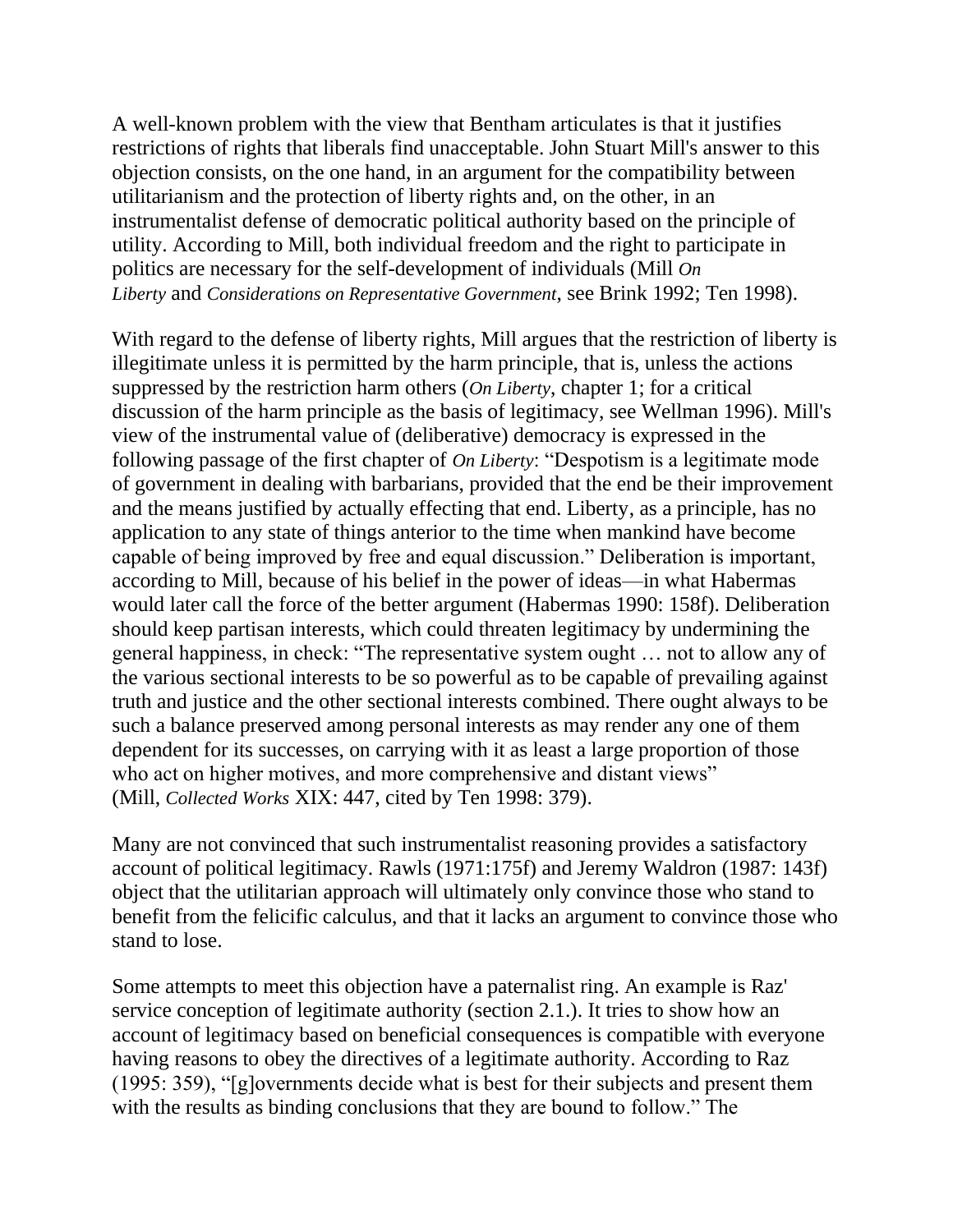justification for this view that Raz gives ("the normal justification thesis") is, as explained above, that if the authority is legitimate, its directives are such that they help those governed to better comply with reasons that apply to them. (For a critique of this approach, see Hershovitz 2003).

Wellman's (1996) samaritan account of political legitimacy is an also an attempt to overcome the problem that showing that political institutions and the decisions made within them have beneficial consequences is not sufficient to justify coercion. He claims that ―what ultimately legitimizes a state's imposition upon *your* liberty is not merely the services it provides *you*, but the benefits it provides *others*" (Wellman 1996: 213; his emphasis). In his account, a state's legitimacy depends on it being justified to use coercion to enforce its laws. His account focuses primarily on the question of what justifies a state's use of coercion to enforce its laws, rather than on the question what grounds people may have to accept particular decisions made within the state as legitimate (for the distinction, see Simmons 2001). His suggestion is that the justification of the state can be grounded in the samaritan duty to help others in need. The thought is that because "political society is the only vehicle with which people can escape the perils of the state of nature" (Wellman 1996: 216), people have a samaritan duty to provide to one another the benefits of a state. Associated restrictions of their liberty by the state, Wellman claims, are legitimate.

#### **3.3. Public Reason and Democratic Approval**

An important legacy of consent theory in contemporary thought is manifest in accounts that attribute the source of legitimacy either to an idea of public reason taking the lead from Kant—or to a theory of democratic approval—taking the lead from Rousseau—or a combination of the two.

In *Political Liberalism,* Rawls presents a book-long treatment of political legitimacy that draws on Kant. It combines an idea of public reason with an account of substantive democratic values. His starting-point is the following problem of legitimacy (Rawls  $2001: 41$ : "in the light of what reasons and values  $\ldots$  can citizens legitimately exercise ... coercive power over one another?" The solution to this problem that Rawls proposes is the following: "political power is legitimate only when it is exercised in accordance with a constitution (written or unwritten) the essentials of which all citizens, as reasonable and rational, can endorse in the light of their common human reason" (Rawls 2001: 41).

This conception of legitimacy is connected to his conception of justice. According to Rawls (1993: 225), "[i]n justice as fairness, and I think in many other liberal views, the guidelines of inquiry of public reason, as well as its principle of legitimacy, have the same basis as the substantive principles of justice." The common basis between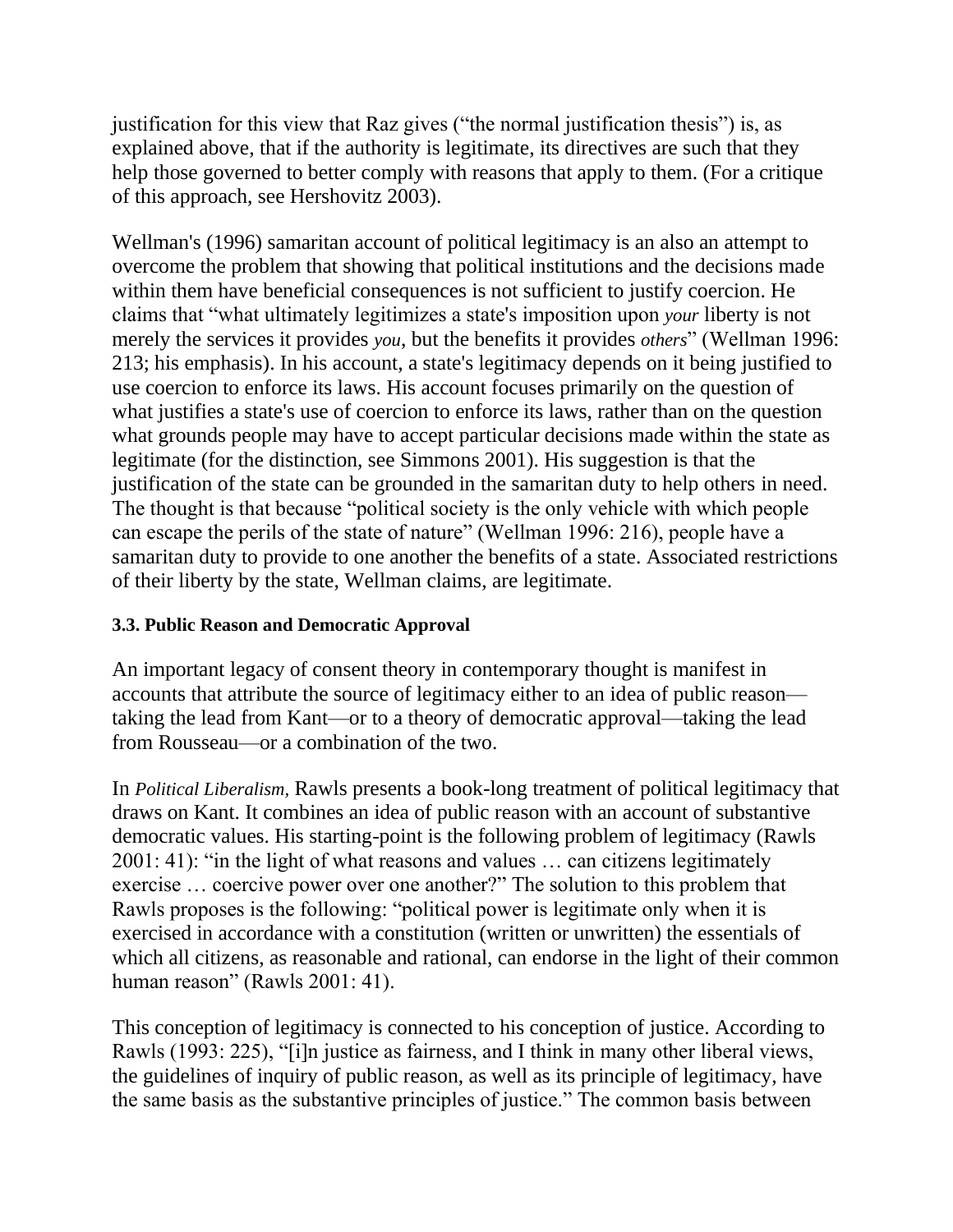justice and legitimacy is formed by the fundamental ideas that underlie Rawls' theory of justice as fairness and that he sees as implicit in the political culture of democratic societies: the idea of society as a fair system of cooperation, the idea of citizens as free and equal persons, the idea of the basic structure, and the idea of political justification. But to say that justice and legitimacy have a common basis in fundamental political values does not imply that they impose the same demands, or that one reduces to the other. Instead, Rawls argues, legitimacy is a weaker idea than justice: particular political institutions and the decisions made within them may be legitimate but not just (Rawls 1995).

Simmons (2001) has criticized Rawls' approach for failing to distinguish between the justification of political authority and political legitimacy. But this objection presupposes that political authority exists independently of its legitimacy. On the Rawlsian view, however, the problem of legitimacy is cast in terms of the justification of coercion—not of authority. Legitimacy should thus be understood as what creates—rather than merely justifies—political authority. The following thought supports this claim. Rawls—in *Political Liberalism*—explicitly focuses on the democratic context. It is a particular feature of democracy that the right to rule is created by those who are ruled. As Samuel Hershovitz puts it in his critique of the Razian approach to the legitimacy of authority, in a democracy there is no sharp division between the "binders" and the "bound" (2003: 210f). The political authority of the democratic assembly is entailed by some account of the conditions under which citizen's may legitimately exercise coercive power over one another and vice-versa. For this reason, political authority, in a democratic context, does not exist independently of legitimacy. Instead, legitimate authority is created by appropriately constrained collective decision-making procedures (Peter 2008).

An idea of public reason is necessary to solve the problem of political legitimacy. It draws on the method of "political"—as opposed to "metaphysical"—justification that Rawls has developed in response to critics of his theory of justice as fairness (Rawls 1985). This means that public reason should be "freestanding" in the same way as his theory of justice is. The goal is to characterize the idea of public reason with reference to fundamental political values alone and make it independent of comprehensive doctrines. On Rawls' understanding, public reason is public in the following three ways: "as the reason of free and equal citizens, it is the reason of the public; its subject is the public good concerning questions of fundamental political justice, which questions are of two kinds, constitutional essentials and matters of basic justice; and its nature and content are public, being expressed in public reasoning by a family of reasonable conceptions of political justice reasonably thought to satisfy the criterion of reciprocity" (1999: 575).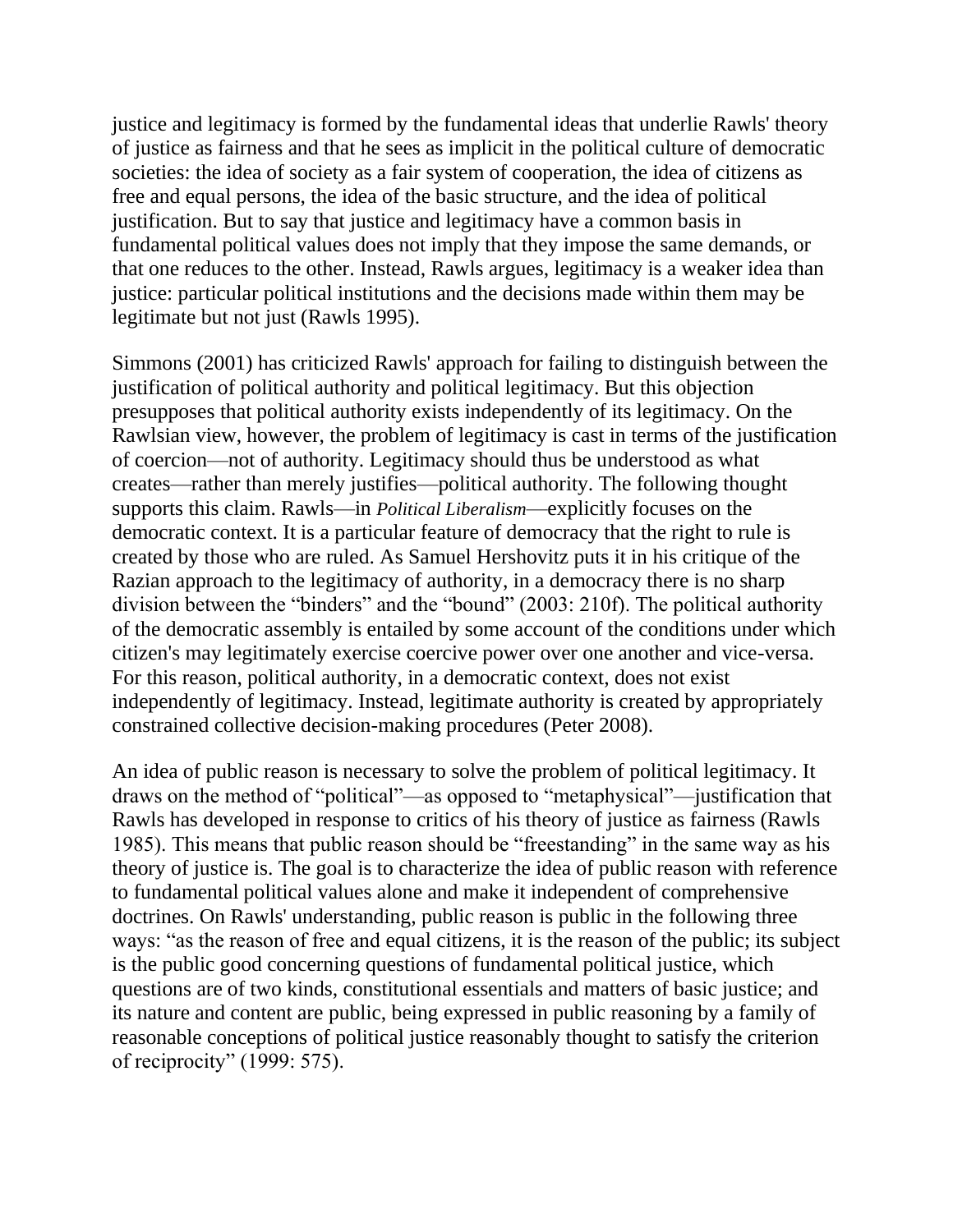What is the exact nature of the link between Rawls' idea of public reason and democratic legitimacy? This question has created quite a bit of confusion in the relevant literature. Some have tended to interpret Rawls' idea of public reason as implying that only democratic decisions that are justified or justifiable in terms of public reason can be legitimate. But this interpretation is not plausible. Public reason can only perform its role as a legitimizing force if it is freestanding—if it draws on political values alone and is independent of moral or religious doctrines of the good. The idea is that public reason is accessible to all who are reasonable, but while public reason can attract consensus, there is deep pluralism in the domain of reasonable doctrines. This restricts the content of public reason to what is given by the family of what Rawls calls political conceptions of justice (Rawls 2001: 26). It is obvious, however, that in many contexts, we will reason about political matters in terms of non-public reason—"the reason appropriate to individuals and associations within society" (2001: 92). Rawls recognizes that because the content of the idea of public reason is restricted, the domain to which it should apply must be restricted too. The question is: in what context is it important that the restriction on reason is observed? Rawls conceives of the domain of public reason as limited to matters of constitutional essentials and basic justice and as applying primarily—but not only—to judges, government officials, and candidates for public office when they decide on matters of constitutional essentials and basic justice.

The account I have just given supports a procedural interpretation of Rawls' idea of public reason (Peter 2008). In this interpretation, public reason only applies to the justification of the constitution that constrains the process of democratic decisionmaking, but is not required to extend to the substantive (as opposed to the procedural) reasons people might hold to justify a decision. That is to say, it is sufficient for political legitimacy that the process in which decisions are taken and people exchange reasons for and against particular decisions is appropriately constrained. This interpretation of the relationship between democratic legitimacy and public reason suggests that because people regard a properly justified process of democratic decision-making as the source of the legitimacy, they will accept a democratic decision even if they disagree substantively with it. Such a conception of legitimacy takes the form of pure proceduralism (section 4.2.).

Rousseau has a different solution to the problem of how to explain the legitimacy of democratic decisions in the absence of spontaneous consensus, and his account influences many contemporary deliberative democrats (section 4.3.). One of the important departures from Locke's version of social contract theory that Rousseau proposes is that tacit consent is not sufficient for political legitimacy. Without citizens' active participation in the justification of a state's laws, Rousseau maintains, there is no legitimacy. According to Rousseau, one's will cannot be represented, as this would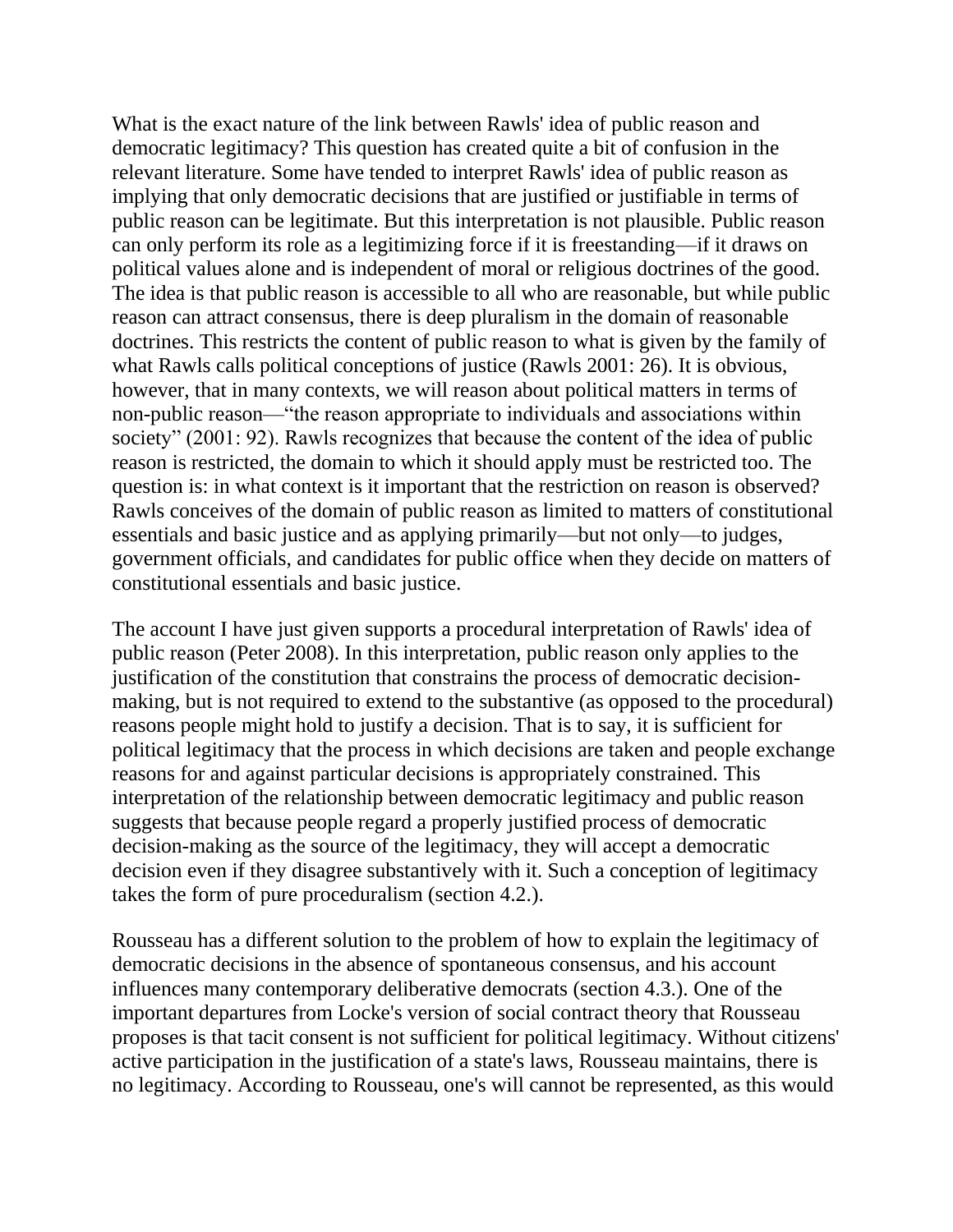distort the general will, which alone is the source of legitimacy: "The engagements that bind us to the social body are obligatory only because they are mutual… the general will, to be truly such, should be general in its object as well as in its essence; … it should come from all to apply to all; and … it loses its natural rectitude when it is directed towards any individual, determinate object" (Rousseau, *Social Contract*, II:4; see also *ibid*. I:3 and Rawls 2007: 231f).

Rousseau distinguishes among a citizens' private will, which reflects personal interests, a citizen's general will, which reflects an interpretation of the common good, and the general will, which truly reflects the common good. A democratic decision is always about the common good. In democratic decision-making, citizens thus compare their interpretations of the general will. If properly conducted, it reveals the general will. This is the legitimate decision.

Active participation by all may not generate a consensus. So why would those who oppose a particular decision be bound by that decision? Rousseau's answer to this question is the following. On Rousseau's view, citizens can—and will want to—learn from democratic decisions. Since the democratic decision, if conducted properly, correctly reveals the general will, those who voted against a particular proposal will recognize that they were wrong and will adjust their beliefs about what the general will is. In this ingenious way, individual are only bound by their own will, but everyone is bound by a democratic decision.

### **4. Political Legitimacy and Democracy**

In contemporary political philosophy, not everyone agrees that democracy is necessary for political legitimacy. Democratic instrumentalism is the view that democratic decision-making procedures are at best a means for political legitimacy, and whether or not legitimacy requires democracy depends on the outcomes they bring about. Thomas Christiano (2004) helpfully distinguishes between monistic conceptions of political legitimacy and non-monistic ones. Democratic instrumentalism is a monistic view. It reduces the normativity of political legitimacy to a single dimension: only the quality of the outcomes a particular political regime generates is relevant for political legitimacy. The contrasting position in contemporary political philosophy is that democratic forms of political organization are necessary for political legitimacy, independently of their instrumental value (Buchanan 2002). What conceptions of democratic legitimacy, as I use the term here, have in common is that they demand that political institutions respect democratic values. Some conceptions of democratic legitimacy are also monistic. What is commonly called pure proceduralism is an example of a monistic view. According to pure proceduralism only procedural features of decision-making are relevant for democratic legitimacy. Many contributors are drawn to non-monistic conceptions of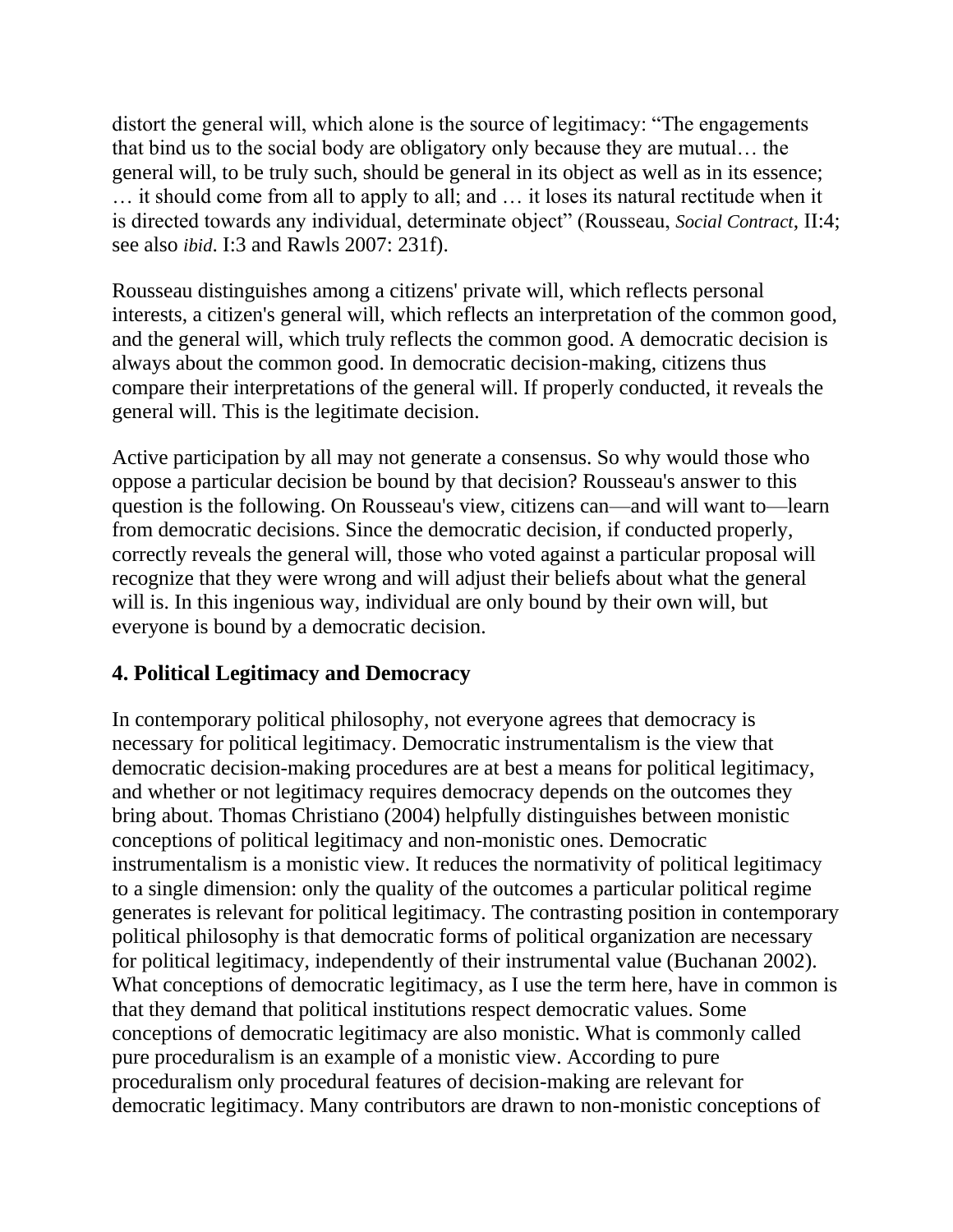democratic legitimacy. Such mixed conceptions of democratic legitimacy—Peter (2008) calls them "rational proceduralist"—combine conditions that refer to the quality of outcomes of democratic decision-making with conditions that apply to procedural features.

#### **4.1. Democratic Instrumentalism**

Democratic instrumentalism is often used to argue against democracy. According to theories of this kind, some ideal of good outcomes, however defined, forms the standard that determines political legitimacy. If democracy does not contribute to better outcomes, it is not necessary for political legitimacy (Raz 1995; Wall 2007).

Those who defend instrumentalism take it as a premise that there is an ideal outcome that can be identified independently of the democratic process, and in terms of which the value of the democratic process, its legitimacy, can be gauged. The instrumentalist accounts of Richard Arneson (2003) and Steven Wall (2007), for example, refer to some ideal egalitarian distribution. In their view, the legitimacy of political institutions and the decisions made within them depends on how closely they approximate the ideal egalitarian distribution. If sacrificing political equality allows for a better approximation of equality overall, so their argument goes, then this does not undermine legitimacy.

One problem with this view is that to get off the ground, it needs to treat the value of political equality as less important than the value of those other equalities that inform the perfectionist standard. This is implausible to those who take political equality to be one of the most important egalitarian values (e.g. Rawls 1993). In addition, democratic instrumentalism presupposes that political legitimacy is best understood as related to the moral justification of independently existing political authority. This view is at odds with the view that many democrats hold—that legitimate procedures of democratic decision-making are necessary for the justification of political power and the creation of political authority.

Another strand of the literature, while also subscribing to democratic instrumentalism, uses it to defend democracy. The claim here is that democratic decision-making mechanisms are best able to produce legitimate outcomes. The most famous version of this claim is based on the Condorcet jury theorem (for a recent discussion, see List and Goodin 2001). In its original formulation, the Condorcet jury theorem assumes that there are two alternatives and one of them is the correct outcome, however defined. Take the latter to be the legitimate outcome. The theorem says that if each voter is more likely to be correct than wrong, then a majority of all is also more likely to be correct than wrong. In addition, the probability that a majority will vote for the correct outcome increases with the size of the body of voters. Since democracy has a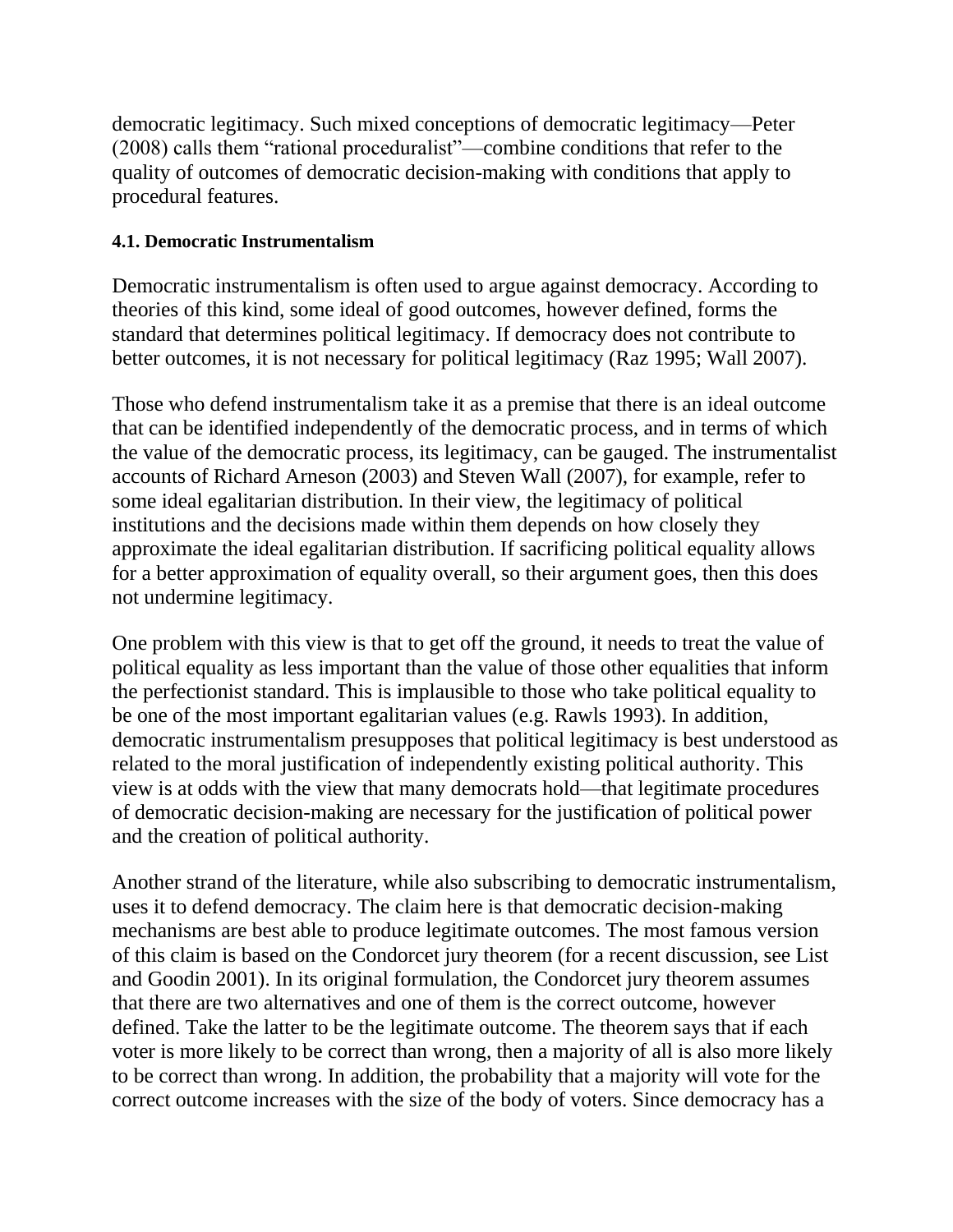greater constituency than any other regime, the theorem gives an argument for why it is best able to generate legitimate outcomes.

#### **4.2. Pure Proceduralist Conceptions of Democratic Legitimacy**

According to pure proceduralist conceptions of democratic legitimacy, democratic decisions are legitimate as long as they are the result of an appropriately constrained process of democratic decision-making. This places all the normative weight on procedural values.

There are several ways in which pure proceduralism might be understood. On an account of aggregative democracy—which takes the aggregation of individual preferences to be the key feature of democracy—pure proceduralism implies that democratic decisions are legitimate if the aggregative process is deemed fair. Kenneth O. May's defense of majority rule (May 1952) implies a view of this sort (see also Dahl 1956).

On a deliberative account of democracy, legitimacy depends, at least in part, on the process of public deliberation (Manin 1987, Bohman 1996). Thomas Christiano has a good characterization of what pure proceduralism entails in an account of deliberative democracy: "democratic discussion, deliberation, and decision making under certain conditions are what make the outcomes legitimate for each person. … [W]hatever the results of discussions, deliberation, and decisionmaking …, they are legitimate. The results are made legitimate by being the results of the procedure" (Christiano 1996: 35). The idea is that while democratic deliberation helps sorting through reasons for and against particular candidates or policy proposals, and perhaps even generates new alternatives, the legitimacy of the outcomes of such a process only depends on the fairness of the decision-making process, not on the quality of the outcomes it produces. The justification for conceptions of democratic legitimacy of this kind is that there is no shared standard for assessing the quality of the outcomes—deep disagreement about reasons for and against proposals will always remain. A fair way to resolve such disagreements is thus the only source of the legitimacy of the outcomes (Gaus 1997).

It has been argued that portraying deliberative democracy as an exchange of reasons—though preferable to an account of democracy as the aggregation of preferences—is incomplete if it does not cover how individuals might learn from the exchange of reasons, or how the outcomes chosen might reflect the knowledge this processes generates. Epistemic accounts of deliberative democracy all take seriously the cognitive dimension of this process. Typically, advocates of epistemic democracy propose mixed conceptions of democratic legitimacy—conceptions that combine conditions that refer to the decision-making process with conditions that relate to the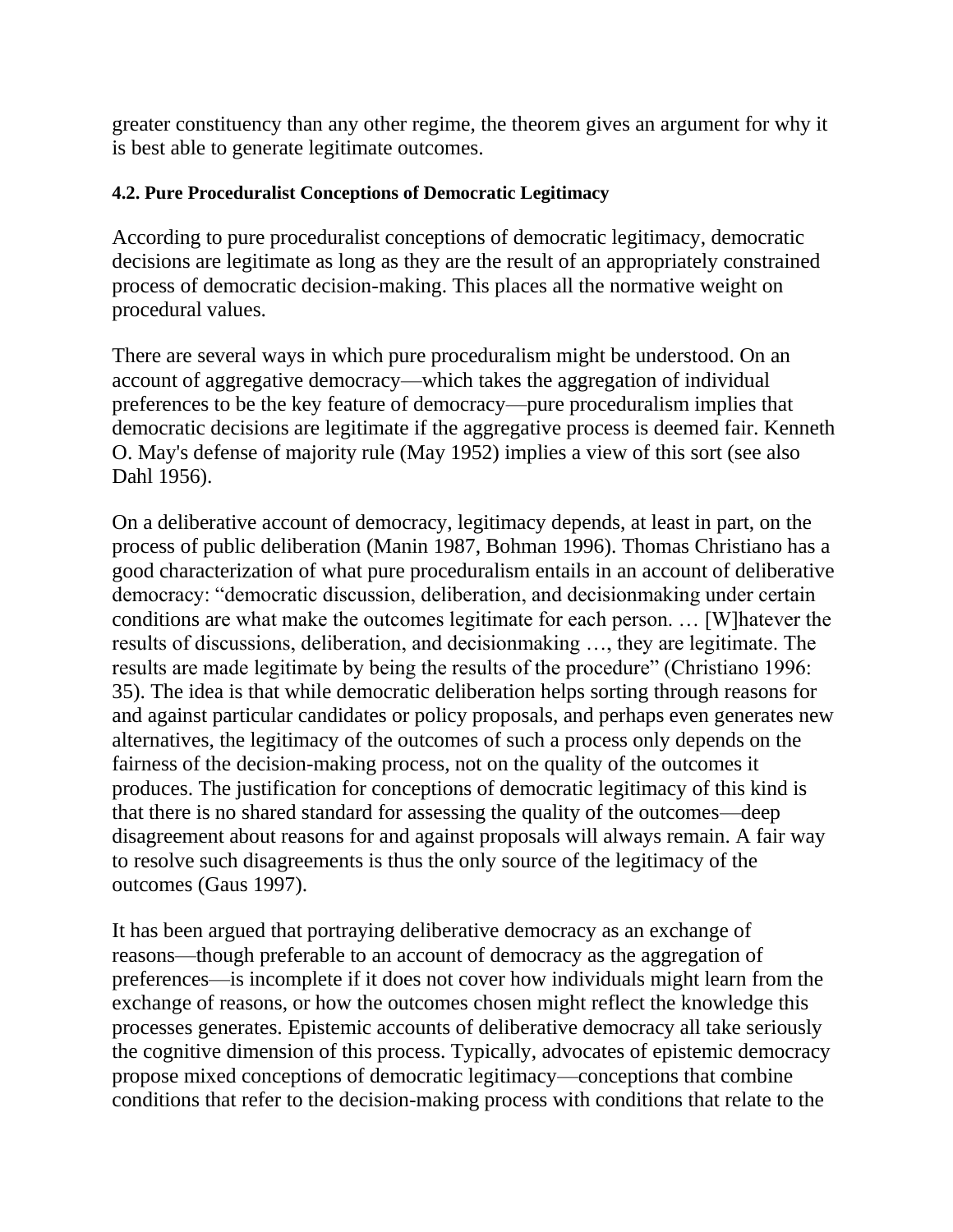epistemic quality of the outcomes (see below). But it is possible to interpret the demands of democratic legitimacy in pure proceduralist fashion, even in a context of epistemic democracy. A pure epistemic proceduralist conception rejects the idea that a procedure-independent standard for the correctness of democratic decisions can provide a normative anchor for democratic legitimacy. In pure proceduralist fashion, it makes democratic legitimacy dependent on features of the decision-making process. What characterizes pure epistemic proceduralism is that it incorporates epistemic values in procedural fashion. The thought is that the epistemic value of deliberative democratic decision-making can be understood as depending on its procedural features—on how inclusive it is, for example, or how thoroughly the knowledge claims on which particular proposals rest have been subjected to criticism. On this interpretation, democratic legitimacy is jeopardized not just by problematic influences of privileged access to social and economic institutions on democratic decisionmaking process, but by the influence of privileged access to epistemic institutions as well. The resulting conception of democratic legitimacy regards democratic decisions as legitimate if they are the outcome of a deliberative decision-making process that satisfies some conditions of political and epistemic fairness (Peter 2008).

#### **4.3. Rational Proceduralist Conceptions of Democratic Legitimacy**

Rational proceduralist conceptions of democratic legitimacy add conditions that refer to the quality of outcomes to those that apply to the procedural properties of democratic decision-making. While pure proceduralists argue that the inevitable contestedness of standards that define the quality of outcomes makes it impossible to ground legitimacy in them, defenders of mixed conceptions are concerned that a fair process may lead to irrational outcomes—outcomes of unnecessarily and unacceptably low quality. The general thought underlying rational proceduralist conceptions is that the fairness of the democratic decision-making process is not sufficient to establish the legitimacy of its outcomes.

As is the case with pure proceduralist conceptions, mixed conceptions of democratic legitimacy also vary with the underlying account of democracy. A version of rational proceduralism is implicit in Kenneth Arrow's approach to aggregative democracy (Arrow 1963; see Peter 2008). The problem he poses is: are there methods of democratic decision-making that are based on equal consideration of individual interests and are conducive to rational social choice? As is well known, his impossibility theorem shows a problem with finding such decision-making mechanisms. Arrow's way of posing the problem—which contrasts with May's (1952)—suggests that the possible irrationality of majority rule undermines its legitimacy, even if it respects certain procedural values. His view implies that democratic legitimacy only obtains if the outcomes themselves satisfy certain quality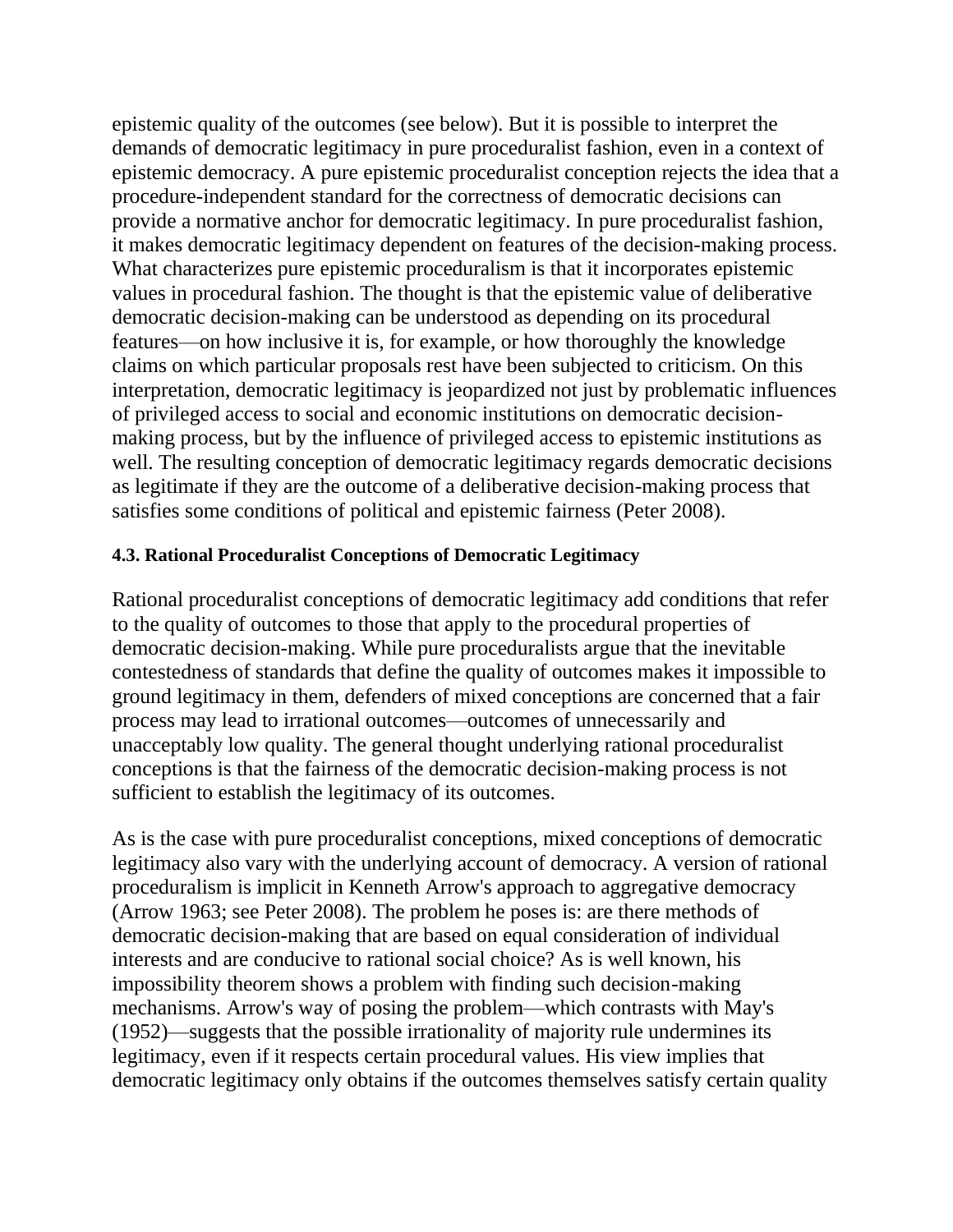conditions—specifically, he postulated that they should satisfy certain rationality axioms.

The default conception of democratic legitimacy that many deliberative democrats favor is also a version of rational proceduralism. All these conceptions involve some procedure-independent standard for ideal outcomes. In "perfect" versions of rational proceduralism, to borrow from Rawls' terminology (Rawls 1971: 85), an appropriately constrained deliberative decision-making process is uniquely able to satisfy this standard, which explains the legitimacy of deliberative democratic decisions. Habermas' conception of democratic legitimacy is of this form. Drawing on discourse ethics, Habermas (1990, 1996) argues that people's participation in the justificatory processes of deliberative democracy is necessary for rational-legal legitimacy. According to him, "the procedures and communicative presuppositions of democratic opinion- and will-formation function as the most important sluices for the discursive rationalization of the decisions of an administration bound by law and statute" (1996: 300). The legitimacy of democratic decisions, then, depends on both procedural values and on the substantive quality of the outcomes that these deliberative decisionmaking procedures generate. As he puts it: "Deliberative politics acquires its legitimating force from the discursive structure of an opinion- and will-formation that can fulfill its socially integrative function only because citizens expect its results to have a reasonable *quality*" (Habermas 1996: 304; see also Benhabib 1994; Knight and Johnson 1994; Cohen 1997a,b; Bohman 1997). The ideal outcome is a rationally justified decision—a decision everyone has reasons to endorse, and deliberative decision-making processes, if appropriately shaped, are uniquely able to reach such decisions.

Other deliberative democrats, while still endorsing rational proceduralist conceptions of legitimacy, are more skeptical about the ability of deliberative processes to reach an ideally justified decision (e.g. Gutmann and Thompson 1996). A case in point is Philip Pettit's and Christian List's work on the discursive dilemma (e.g. Pettit 2001, 2003; List and Pettit 2002; List 2006). They show how occurrences of the discursive dilemma may undermine the rationality of the outcome of public deliberation. This problem arises when the evaluation of alternative outcomes is logically connected to a set of independent premises. It is possible that the deliberative constellation is such that a decision made based on the evaluation of the premises will produce the opposite result than a decision based on the evaluation of the outcomes directly. For example: while a majority might hold (P1) that health is the most important good and there might also a be a majority that holds (P2) that affordable health care is a good strategy to secure people's health, it is still possible that a majority will reject a health care reform (C) which would improve people's health. This can happen if participants will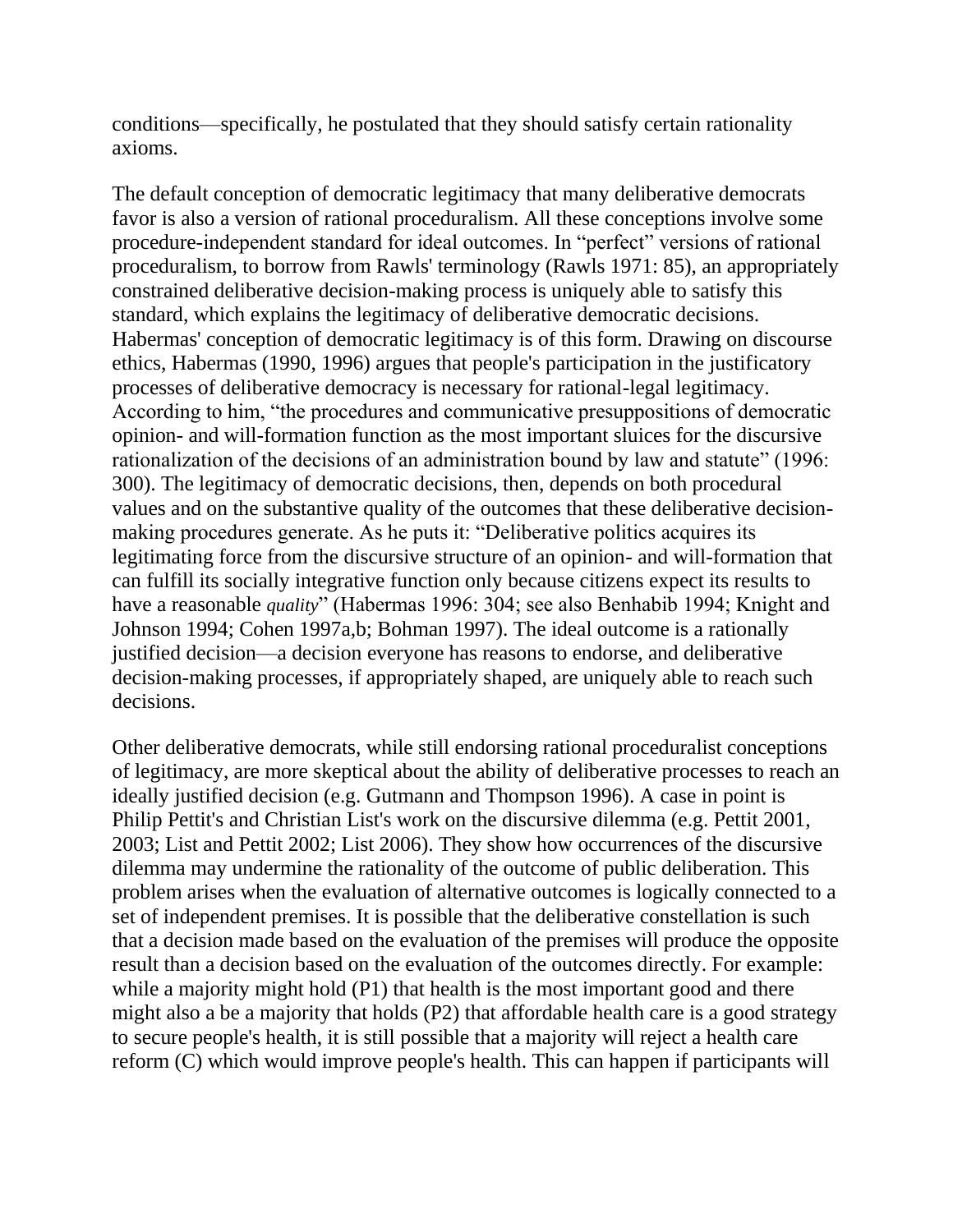only endorse the reform if they endorse both premises and if only a minority does so—even though there are majorities for each premise individually.

In response to the discursive dilemma, Pettit advocates an "imperfect" version of rational proceduralism: it combines conditions that specify an ideal outcome—a rationally justified decision—with conditions that relate to the decision-making procedure, but accepts that no single decision-making procedure is infallible. According to such a conception, a democratic decision is legitimate if it has been made in a decision-making process that seeks to approximate, as far as possible, the ideal outcome. Specifically, Pettit advocates a premise-based decision-making procedure as necessary for legitimacy. Such a procedure chooses outcomes based on the collective evaluation of the premises, not based on the evaluation of the outcomes directly. Since such decisions can be backed-up by the evaluation of the premises, Pettit argues that this decision-making procedure is better able to approximate the goal of reaching rationally justified decisions than the rival conclusion-based procedure (Pettit 2001, 2003).

As mentioned above, advocates of epistemic democracy typically favor a mixed conception of legitimacy. Many accounts of epistemic democracy draw on the Condorcet jury theorem. Some have interpreted the Condorcet jury theorem as explaining Rousseau's theory of how a democratic decision reflects the general will (Grofman and Feld 1988). Such interpretations of epistemic democracy rely on what David Estlund calls "the correctness theory of democratic legitimacy" (Estlund 2008: 99). According to this conception, a version of rational proceduralism, a democratic decision is legitimate if it is correct.

Estlund's own account of epistemic democracy puts forward a different conception of legitimacy. His main objection is that accounts based on the Condorcet jury theorem fail to give a sufficient explanation for why those who disagree with the outcome of the democratic decision-making process ought to treat it as binding and hence demands too much deference from the participants of democratic decision-making. To correct for that, Estlund's alternative conception of democratic legitimacy puts more emphasis on procedures. The conception of legitimacy that he advocates "requires that the procedure can be held, in terms acceptable to all qualified points of view, to be epistemically the best (or close to it) among those that are better than random" (Estlund 2008: 98). He calls this conception "epistemic proceduralism". He sometimes refers to it as a "purely" procedural conception of legitimacy (e.g. Estlund 2008: 108, 116). This is misleading, however, as pure proceduralist conceptions of legitimacy do not depend on procedure-independent standards. In Estlund's epistemic proceduralism, a procedure-independent standard functions as a selection device. His conception of legitimacy is thus better described as a version of imperfect proceduralism. It assumes a procedure-independent standard for correct outcomes and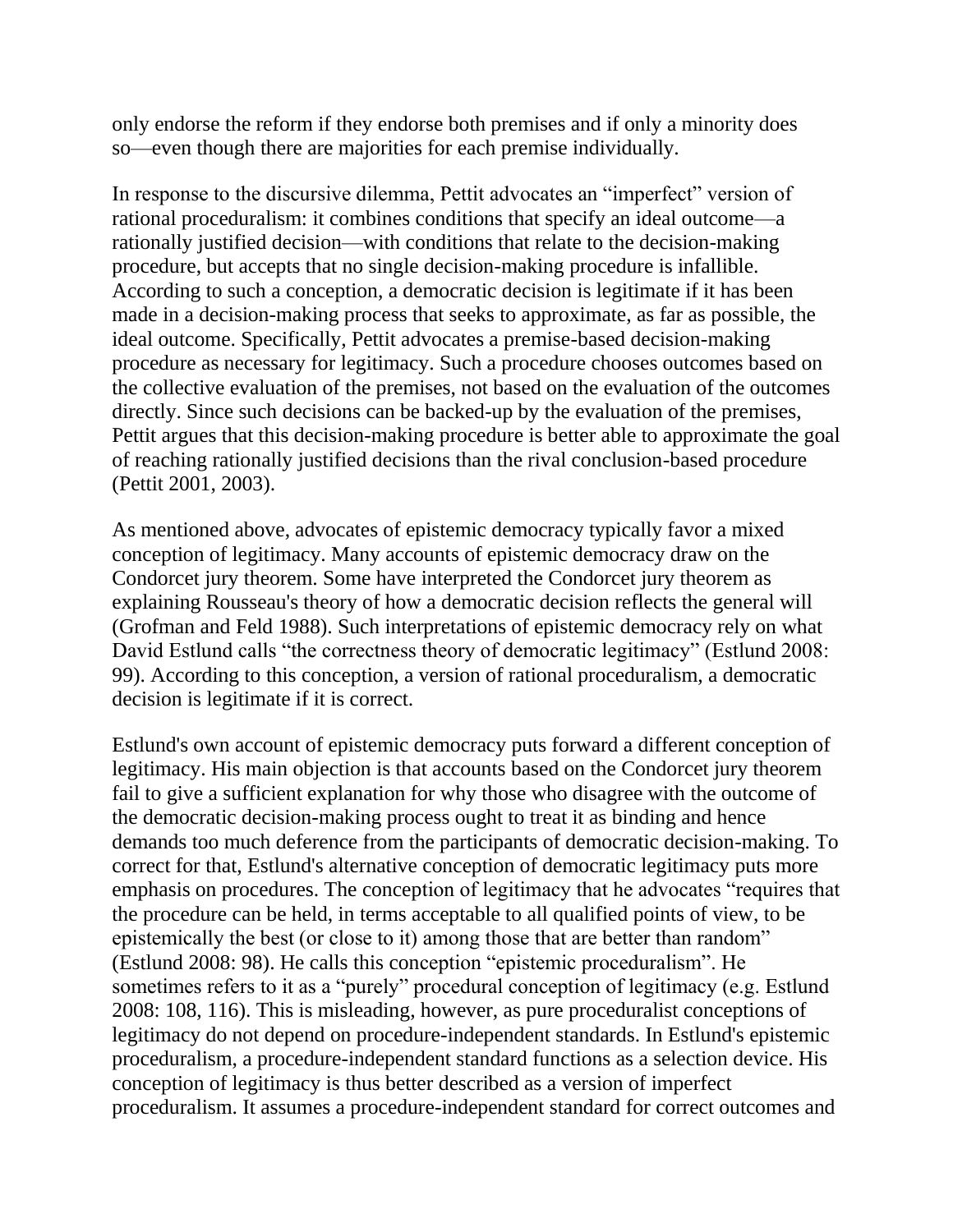defends a particular democratic procedure in terms of how closely it approximates these outcomes while allowing that no procedure can guarantee that the right outcome is reached every time. It is a feature of an imperfect proceduralist conception of democratic legitimacy that a particular decision may fail to reach the ideal outcome here, the correct outcome—yet still be legitimate. To put the point differently, whereas pure proceduralist conceptions of democratic legitimacy are monistic about legitimacy, Estlund's "epistemic proceduralism" is non-monistic, as it both insists that (deliberative) democratic procedures of decision-making are essential for political legitimacy and requires that these procedures approximate, as much as possible, an ideal outcome.

# **5. Legitimacy and Political Cosmopolitanism**

Political cosmopolitanism is the view that national communities are not the exclusive source of political legitimacy in the global realm. This is a minimal characterization. It is compatible with a system in which nation states and their governments remain the main political agents, as long as there is some attribution of legitimate political authority to international conventions. For even if states and their governments are the main political entities, there is still the question about appropriate relations among national actors. When should nation states recognize another political entity as a legitimate? And what are appropriate sanctions against entities that do not meet the legitimacy criteria? Let us call this problem the problem of international legitimacy.

Political cosmopolitanism is also compatible with the much more demanding idea of replacing nation states and national governments—at least in certain policy areas—by global institutions. Examples of relevant policy areas are trade or the environment. The associated global institutions may include both global rules (e.g. the rules of the WTO treaty) and global political agents (e.g. the UN General Assembly). This raises the question of what conditions such global governance institutions have to satisfy in order to qualify as legitimate. Let us call this the problem of global legitimacy.

### **5.1. Political Nationalism**

The more familiar, contrasting position is political nationalism. It is the view that only the political institutions of nation states can overcome the legitimacy problem and hence be a source of political legitimacy. Political nationalism is usually defended on the grounds that there is something unique either about the coercion deployed by states or about the political authority of states which needs justification.

There has been a tendency in political philosophy to assume political nationalism as the default position. This has often resulted in blindness toward the possibility of sources of legitimacy beyond the nation state. It has also biased the debate on global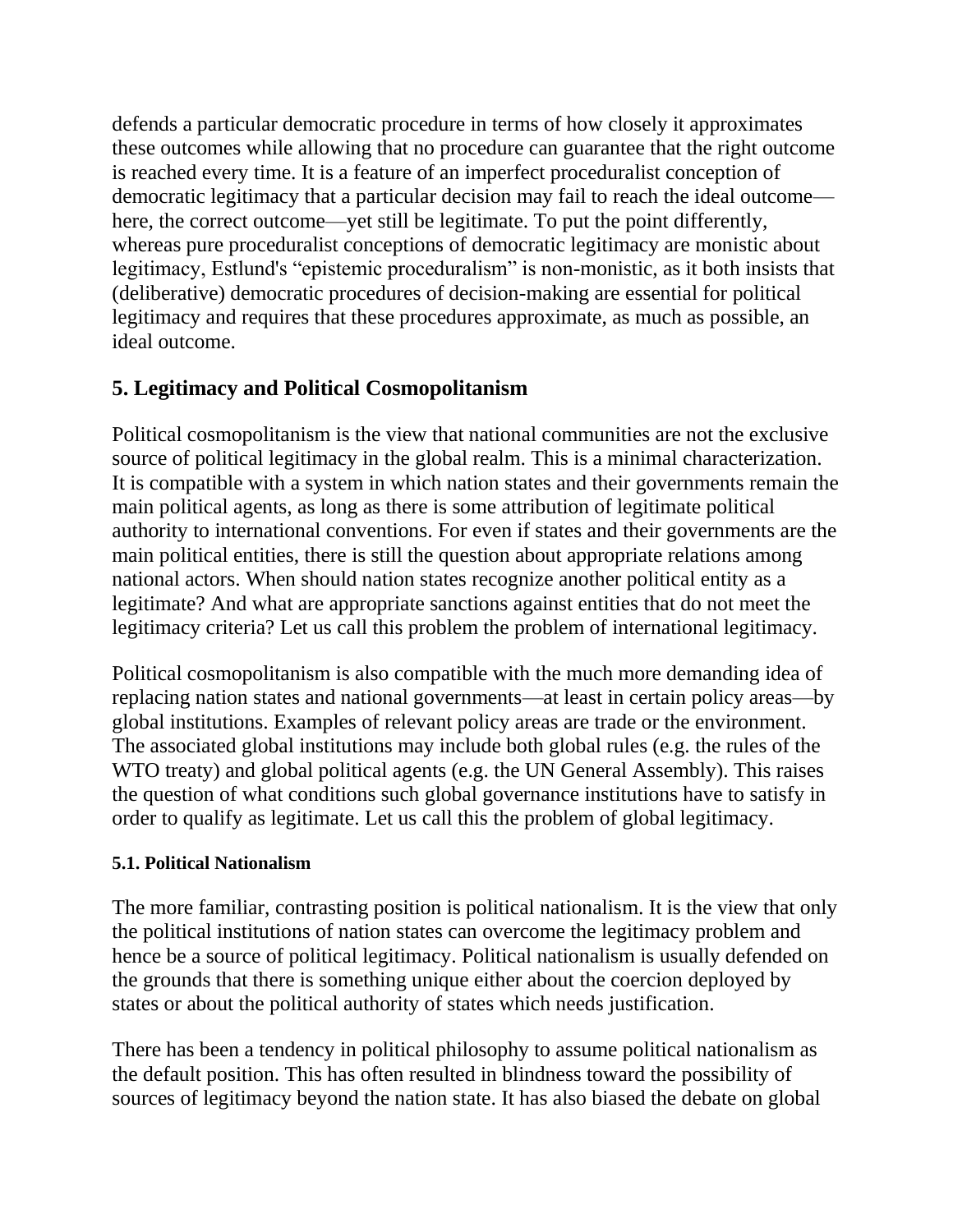justice. Some have argued that because moral cosmopolitan commitments trump commitments to (national) legitimacy, a conception of global justice can be detached from concerns with legitimacy (Beitz 1979a,b, 1998; Pogge 2008). Others have argued—again assuming political nationalism—that legitimate authority at the level of the nation state is necessary to pursue moral cosmopolitan goals (Ypi 2008 provides an empirical argument). Yet others have argued against the idea of global justice altogether, on the grounds that political legitimacy ties obligations of justice to nation states (Nagel 2005). What these approaches to global justice have failed to address is the possibility of sound political cosmopolitan conceptions of political legitimacy.

#### **5.2. Political Cosmopolitanism**

There are two main approaches to both international and global legitimacy: the statecentered approach and the people-centered approach. The former takes appropriate relations among states as basic. As Charles Beitz characterizes this approach: "international society is understood as domestic society writ large, with states playing the roles occupied by persons in domestic society. States, not persons, are the subjects of international morality, and the rules that regulate their behavior are supposed to preserve a peaceful order of sovereign states" (1979b: 408; see also Beitz 1998). Locke, Bentham, and Mill, among others, approached the issue of international legitimacy in this way. Among contemporary thinkers, Michael Walzer (1977, 1980) defends a state-based—or as he calls it—community-based approach. The most important criterion of international legitimacy that he proposes is the criterion of noninterference. (For discussions of Walzer's proposal, see Beitz 1979a, b). Others have put forward conceptions based on state-consent. Rawls advocates a conception based on the consent of "well-ordered" (either "liberal" or "decent") peoples (Rawls 1999; for critical discussions, see e.g. Buchanan 2000; Wenar 2002; Cavallero 2003).

The second approach takes features of individuals—their interests or their rights—as basic for legitimacy. At present, the most comprehensive contemporary philosophical treatment of international legitimacy of this kind is probably Allen Buchanan's*Justice, Legitimacy, and Self-Determination* (2003). As mentioned above (section 2.3.), Buchanan advocates a moralized conception of legitimacy, according to which entities are legitimate if they are morally justified to wield political power. Specifically, political legitimacy requires that a minimal standard of justice is met.

On the basis of this moralized conception of legitimacy, Buchanan argues against the state-based conception and against state consent theories of legitimacy in particular. State consent, Buchanan claims, is neither necessary nor sufficient for legitimacy. It is not sufficient because it is well-known that states tend to be the worst perpetrators in matters of human rights and there is thus need for an independent international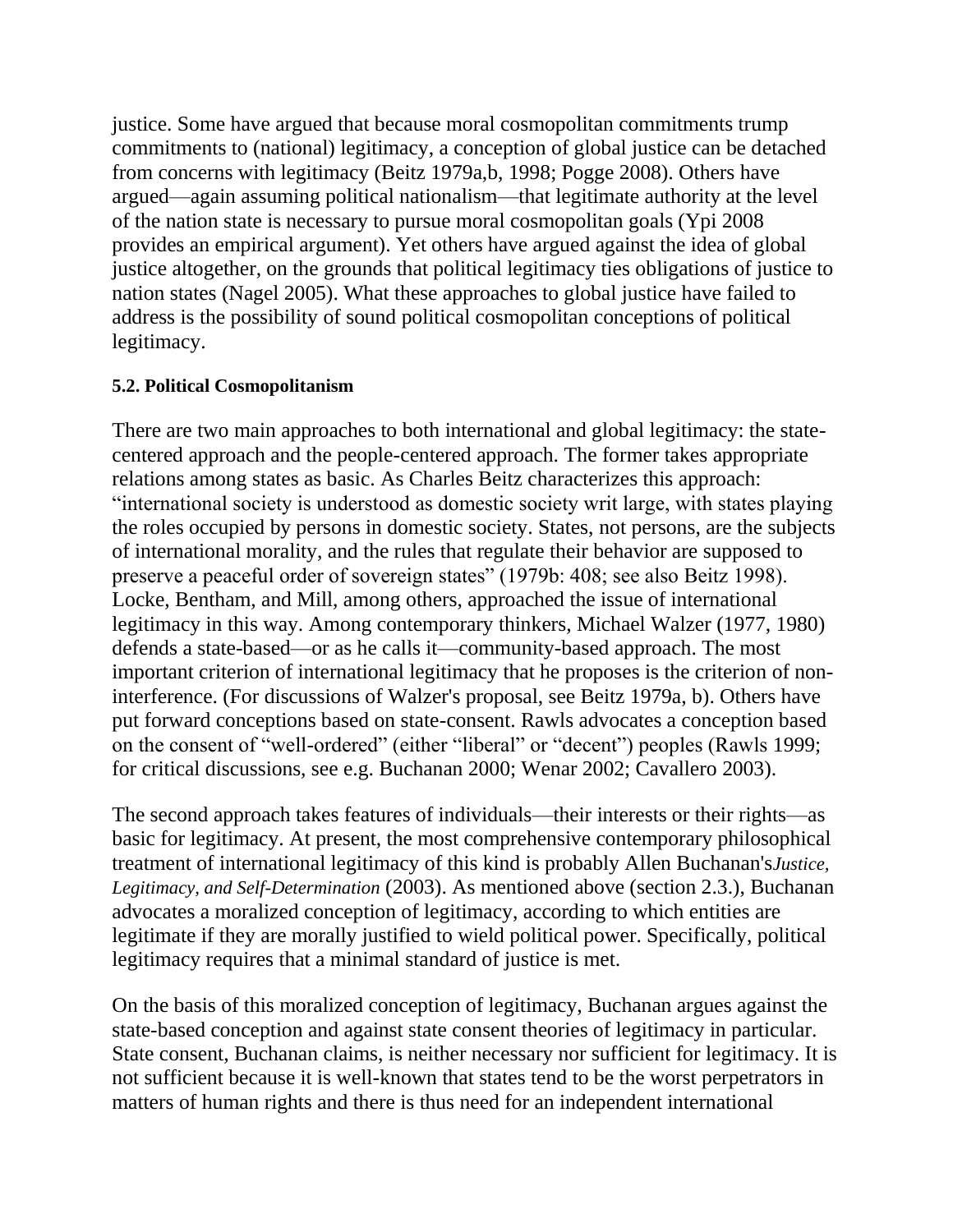standard of minimal justice to obtain legitimacy. It is not necessary, because international law recognizes many obligations as binding even without the consent of acting governments. As long as these obligations are compatible with the minimal standard of justice, they are legitimate even if they have arisen without state consent.

Buchanan also rejects the idea that the source of a legitimacy deficit at the international level is the inequality among states. He does not believe that states need to have equal weight in international institutions. What he regards as the main problem of legitimacy at the international level is, instead, that "a technocratic elite, lacking in democratic accountability to individuals and nonstate groups, is playing an increasingly powerful role in a system of regional and global governance" (2003: 289). The more efficient remedy for this problem, he argues, is protecting basic human rights and improving democratic accountability.

Buchanan uses his conception of legitimacy to answer the question when a political entity—as formed, for example, by secession or by union—should be recognized as legitimate. He lists three criteria (Buchanan 2003: 266ff). The first is a "minimal internal justice requirement". It specifies how political entities should treat those upon whom it wields political power. Specifically, it requires that basic human rights are protected. This requirement includes a demand for minimal democracy. But not all political entities that satisfy this requirement deserve to be recognized as legitimate. They also need to be formed in the right way. The second criterion is thus a criterion of procedural justice and requires that a political entity has not come about through usurpation ("nonusurpation requirement"). Finally, there is a "minimal external justice requirement". It contains conditions about how political entities should interact with one another.

Conceptions of global legitimacy broaden the scope of legitimate authority to global governance institutions. One of the precursors of global legitimacy is Kant. Kant is often read as advocating a conception of international legitimacy based on a loose ―league of nations‖—especially in *Perpetual Peace*. But Sharon Byrd and Joachim Hruschka (2008) argue that Kant, especially in *The Doctrine of Right*, can also be read as favoring, a "state of nation states" as the right approach to global legitimacy. This conception, while stopping short of requiring a single world state, confers more coercive political power to the global level than the league of nations, which essentially leaves untouched the sovereignty of nation states.

The philosophical literature on global legitimacy is very much in its initial stages. But it seems clear that any successful approach has to cover the following three issues. First, what are global governance institutions and in what ways can and should they be thought of as taking over roles from states or their governments? Second, what is the legitimacy problem that such governance institutions face? Is the main problem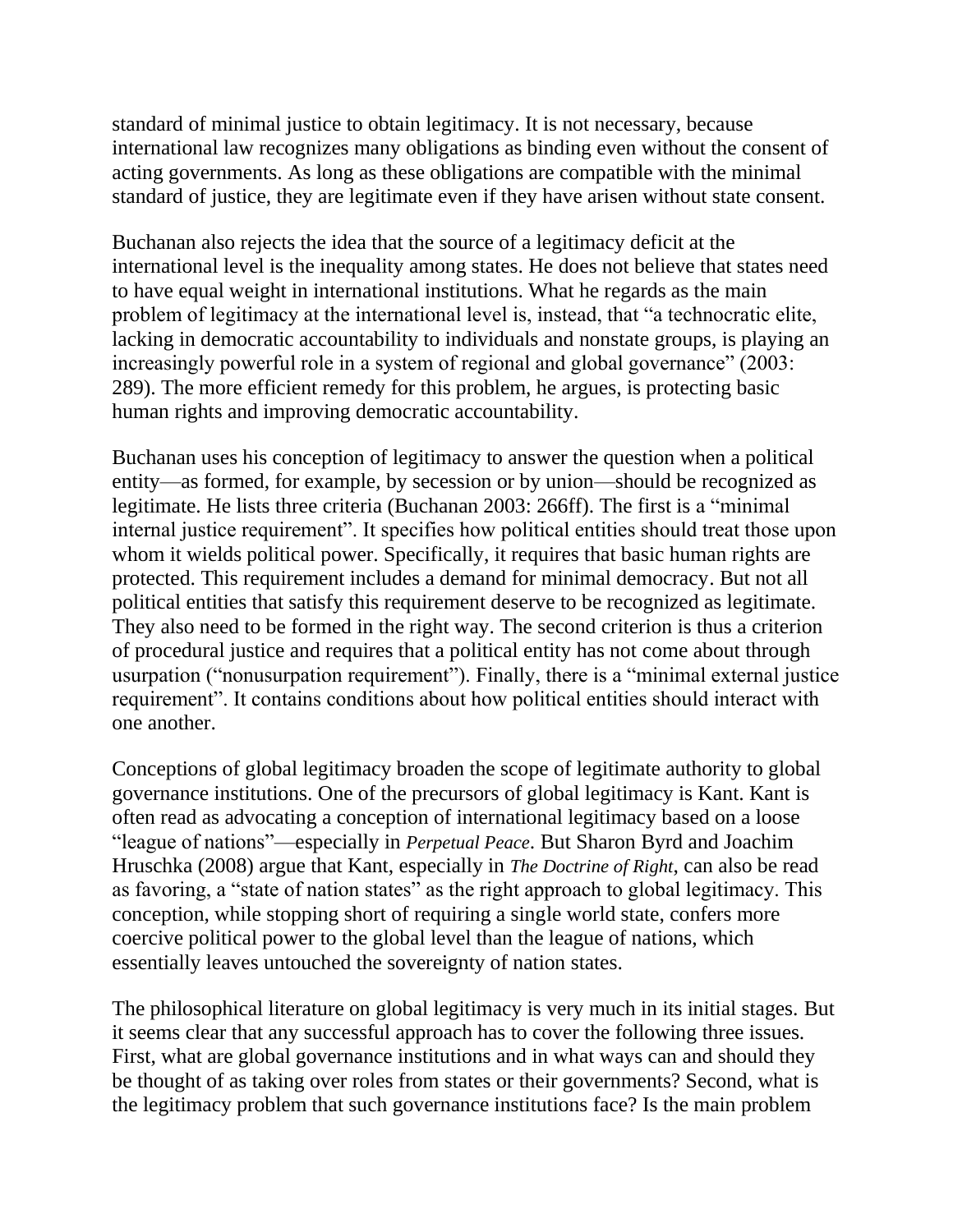that they enjoy authority which needs justification, or that they are perceived as potentially exercising unjustified coercion? And, third, how can they solve this problem of legitimacy and what are legitimacy criteria that apply to them? How, if at all, do these criteria differ from those that apply at the level of nation states?

Buchanan and Keohane (2006) propose the following answers to these three questions. First, they claim that global governance institutions such as the WTO or the IMF "are like governments in that they issue rules and publicly attach significant consequences to compliance or failure to comply with them—and claim authority to do so‖ (Buchanan and Keohane 2006: 406). These institutions are set up to handle certain issues in similar fashion as national political agencies would. Just like national political institutions, they are coordination devices. Only they are created to solve problems that arise at the global level.

Joshua Cohen and Charles Sabel (2006) have a slightly broader account of global governance institutions—one that is not limited to them being coordination devices, but that emphasizes coercion instead. According to Cohen and Sabel 2006: 765), "[t]o a substantial and growing extent … rulemaking directly affecting the freedom of action of individuals, firms, and nation states (and the making of rules to regulate this rulemaking) is taking place … in global settings created by the world's nations but no longer under their effective control."

Buchanan and Keohane endorse a view that links legitimacy to the creation of authority and treats the attempt to rule without legitimacy as an unjustified exercise of power. The attempt to rule without legitimacy raises not only a normative problem, but has direct practical consequences, as institutions that appear unjustified will not be effective. The problem of legitimacy that global governance institutions face is that even when there is widespread agreement that global institutions that can take on the role of co-ordination devices are necessary, there will be widespread disagreement about which particular institutions are necessary and what rules they should issue (Buchanan and Keohane 2006: 408ff). Cohen and Sabel (2006), similarly, relate the legitimacy problem of global governance institutions to the absence of political authority at the global level. To overcome this problem, they argue that new modes of governance must be created, with their own structures of accountability. In the terminology used here, new forms of legitimate global political authority must be created in order to properly deal with the coercive power that these institutions exercise.

In answer to the third question, Buchanan and Keohane (2006) propose a moralized conception of legitimacy: legitimacy "is the right to rule, understood to mean both that institutional agents are morally justified in making rules and attempting to secure compliance with them and that people subject to those rules have moral, content-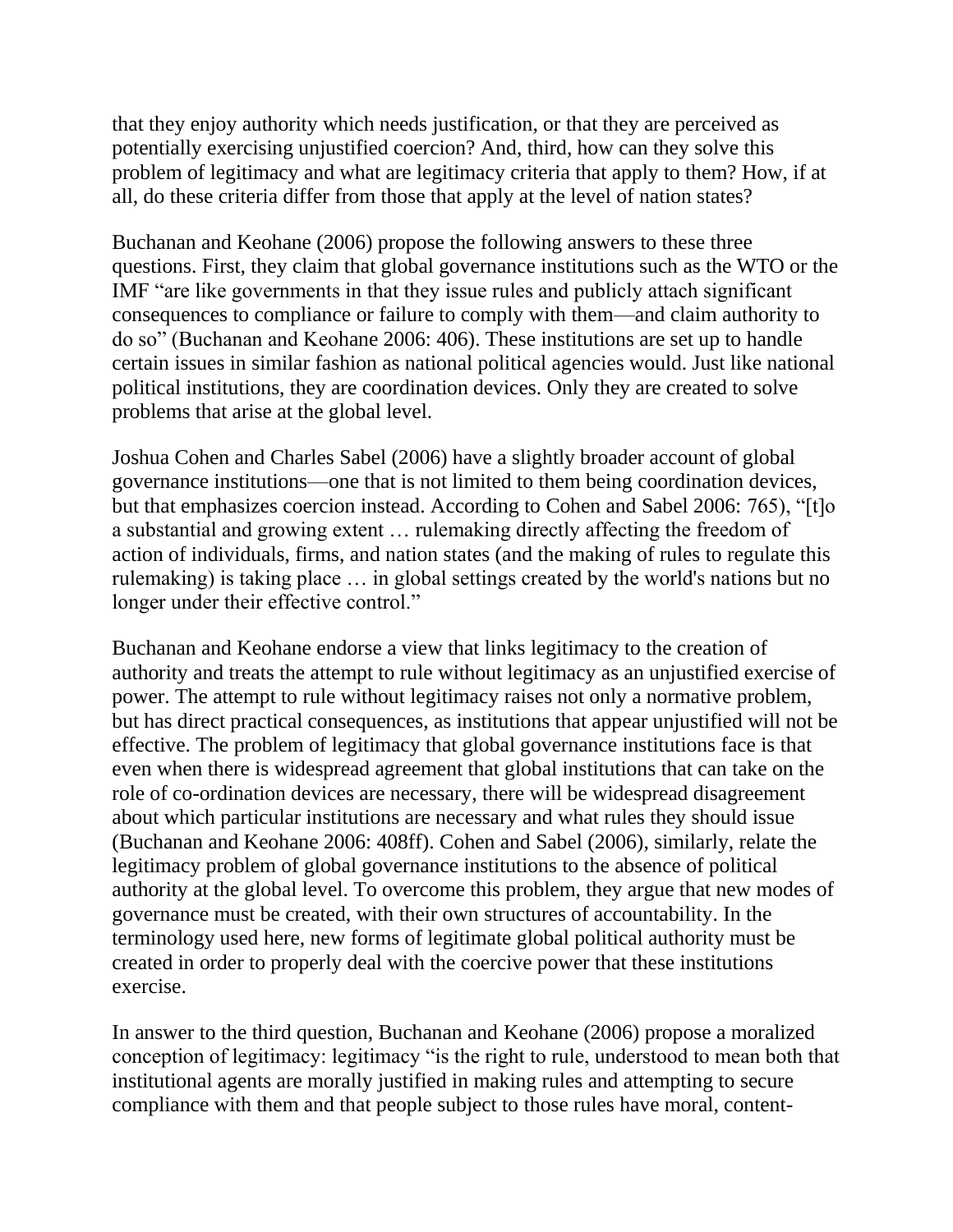independent reasons to follow them and/or to not interfere with others' compliance with them" (2006: 411). Substantively, they propose that an institution is morally justified in this way if it does not contribute to grave injustices ("minimal moral acceptability"), if there is no obvious alternative that would perform better (―comparative benefit‖), and if it respects its own guidelines and procedures ("institutional integrity") (Buchanan and Keohane 2006: 419ff).

An important question for political cosmopolitanism is to what extent international and global legitimacy require democracy—either at the level of national states and governments or at the level of global governance institutions. Many writers on the subject have tended to take a cautiously positive stance on this issue (e.g. Beitz, 1979, 1998; Held 1995, 2002; Buchanan 2003; Buchanan and Keohane 2006). An exception is Rawls in *The Law of Peoples*, however, who advocates a conception of international legitimacy that only demands that peoples and their states are well-ordered.

There are two considerations that tend to underlie the cautious attitude. One is feasibility: it is often argued that democracy at the international level, let alone at the level of global governance institutions, is utopian and cannot be realized. The second consideration is of a moral nature: that democracy should not be imposed on people and peoples who endorse a different set of values.

Cohen and Sabel (2006) seek to rescue an ideal of global democracy from more skeptical tendencies in the literature. They respond to these considerations by advocating a notion of global democracy that emphasizes the deliberative aspect. Granting to skeptics that democratic decision-making mechanisms might be problematic, they argue that deliberation is primarily what is needed to address the legitimacy deficit that global governance institutions face because of their disregard of democracy (see also Appiah 2006).

# **Bibliography**

- Anscombe, G.E.M. 1981. "One the Source of Authority of the State." *Ethics, Religion, and Politics*, *Collected Philosophical Papers*, vol. 3. Oxford: Blackwell, pp. 130–155.
- Appiah, Anthony. 2007. *Cosmopolitanism*. London: Penguin.
- Arendt, Hannah. 1992. *Lectures on Kant's Political Philosophy*. Chicago: University of Chicago Press.
- Arrow, Kenneth. 1963. *Social Choice and Individual Values*. New Haven: Yale University Press.
- Barnard, Frederick M. 2001. *Democratic Legitimacy: Plural Values and Political Power*. Montreal: McGill-Queen's University Press.
- Beetham, David. 1991. *The Legitimation of Power*. Basingstoke: Palgrave.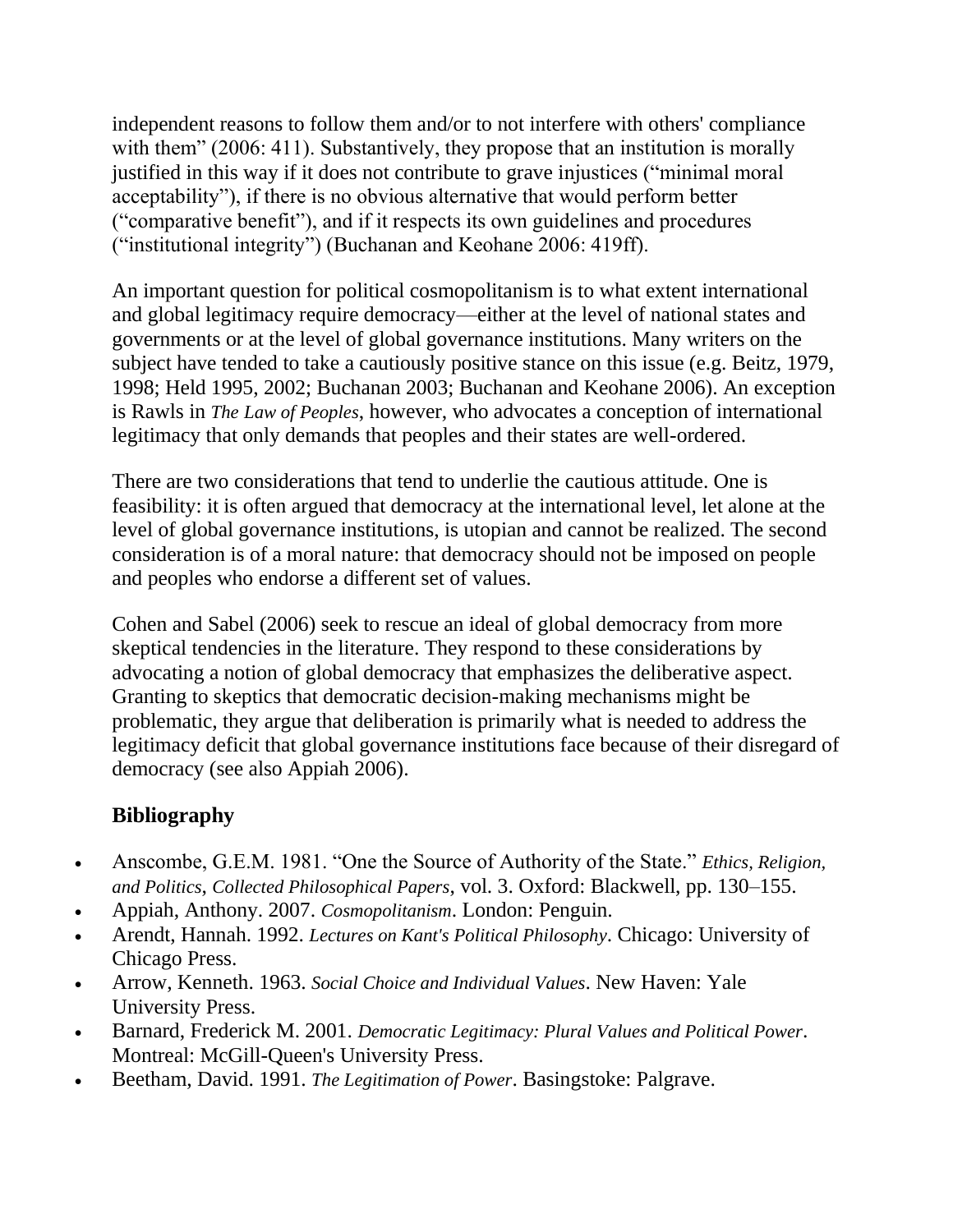- Beitz, Charles. 1979a. *Political Theory and International Relations*. Princeton: Princeton University Press.
- —–. 1979b. "Bounded Morality: Justice and the State in World Politics." *International Organization* 33: 405–424.
- — 1998. "International Relations, Philosophy of." In Craig, Edward (ed.) *Routledge Encyclopedia of Philosophy*. London: Routledge.
- Benhabib, Seyla. 1994. "Deliberative Rationality and Models of Democratic Legitimacy." *Constellations* 1(1): 25–53.
- Bentham, Jeremy. 1987 [1843]. "Anarchical Fallacies." In Waldron, Jeremy (ed.) *Nonsense upon Stilts*. London: Taylor and Francis, pp. 46–69.
- Binmore, Ken. 2000. "A Utilitarian Theory of Legitimacy." In *Economics, Values, and Organization*, Ben-Ner, Avner and Louis G. Putterman (eds.), Cambridge: Cambridge University Press, pp. 101–132.
- Bohman, James. 1996. *Public Deliberation*. Cambridge: MIT Press.
- –––. 1997. ―Deliberative Democracy and Effective Social Freedom: Capabilites, Resources, and Opportunities." In*Deliberative Democracy: Essays on Reason and Politics*. Bohman, James and William Rehg (eds.), Cambridge, Mass.: MIT Press, pp. 321– 348.
- Brink, David. 1992. "Mill's Deliberative Utilitarianism." *Philosophy and Public Affairs* 21(1): 67–103.
- Buchanan, Allen. 2002. "Political Legitimacy and Democracy." *Ethics* 112(4): 689– 719.
- –––. 2003. *Justice, Legitimacy and Self-Determination*. Oxford: Oxford University Press.
- Buchanan, Allen and Robert O. Keohane. 2006. "The Legitimacy of Global Governance Institutions." *Ethics and International Affairs* 20(4): 405–437.
- Byrd, B. Sharon and Joachim Hruschka. 2008. "From the State of Nature to the Juridical State of States.‖ *Law and Philosophy* 27: 599–641.
- Cavallero, Eric. 2003. "Popular Sovereignty and the Law of Peoples." *Legal Theory* 9(3):181–200.
- Christiano, Thomas. 1996. *The Rule of the Many*. Boulder, CO: Westview Press.
- —–. 2004. "The Authority of Democracy." *The Journal of Political Philosophy* 12(3): 266–90.
- Cohen, Joshua. 1997a. "Deliberation and Democratic Legitimacy." In *Deliberative Democracy*. Bohman, James and William Rehg (eds.) Cambridge: MIT Press, pp. 67– 91.
- ——. 1997b. "Procedure and Substance in Deliberative Democracy." In *Deliberative Democracy*. Bohman, James and William Rehg (eds.), Cambridge: MIT Press, 407– 437. Reprinted from *Democracy and Difference*. Benhabib, Seyla (ed.), Princeton: Princeton University Press, pp. 95–119.
- Cohen, James and Charles Sabin. 2006. Global Democracy? *New York University Journal of International Law and Politics* 37(4): 763–797.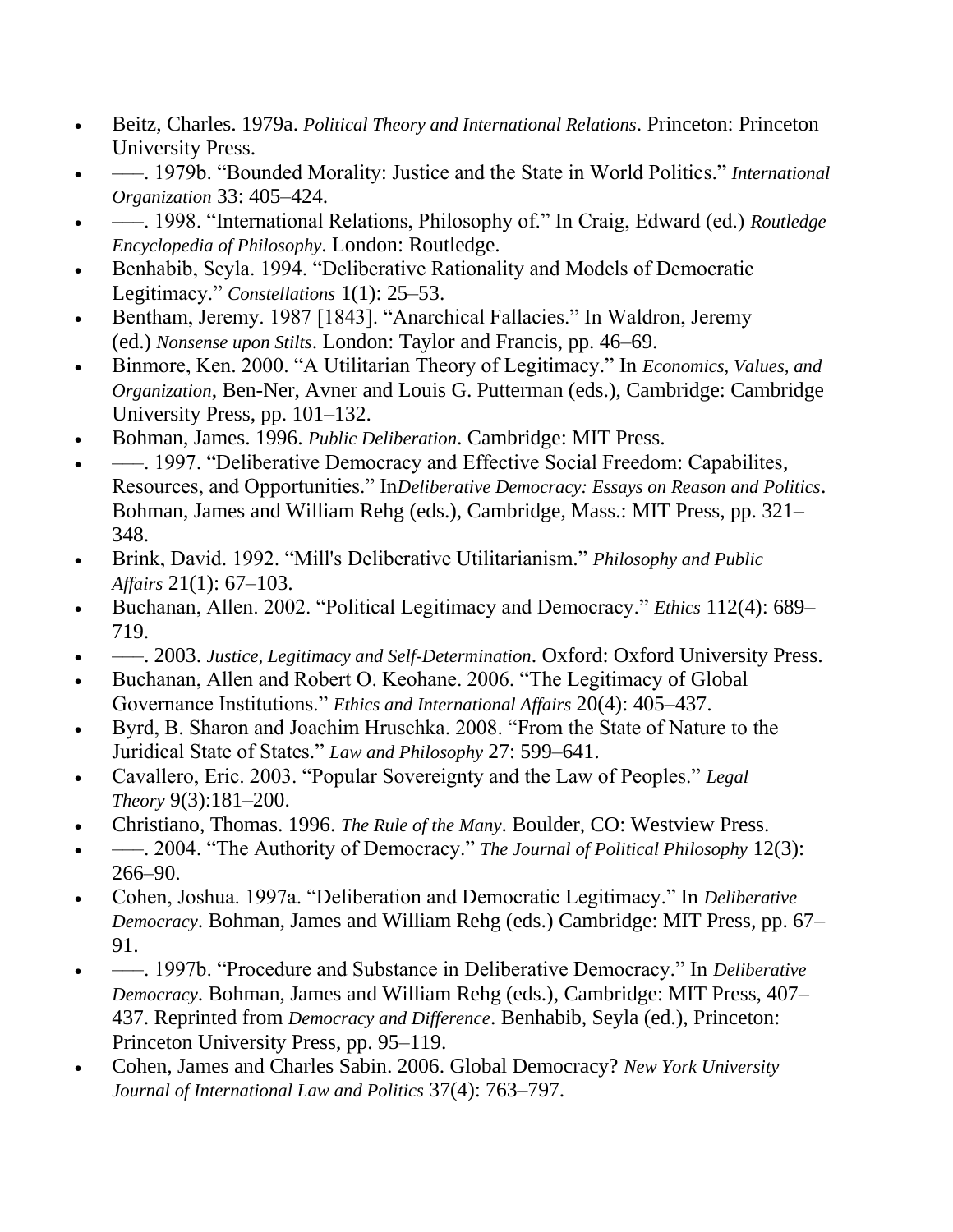- Dahl, Robert. A. 1956. *A Preface to Democratic Theory*. Chicago: Chicago University Press.
- Dworkin, Ronald. 1986. *Law's Empire*. Cambridge: Harvard University Press.
- Edmundson, William A. 1998. *Three Anarchical Fallacies*. Cambridge: Cambridge University Press.
- Flikschuh, Katrin. 2008. "Reason, Right, and Revolution: Kant and Locke." *Philosophy and Public Affairs* 36 (4):375–404.
- Gaus, Gerald F. 1997. "Reason, Justification, and Consensus: Why Democracy Can't Have It All." In *Deliberative Democracy*, Bohman, James and William Rehg (eds.), Cambridge: MIT Press, pp. 205–242.
- Green, Leslie. 1988. *The Authority of the State*. Oxford: Oxford University Press.
- Grofman, Bernard and Scott L. Feld. 1988. "Rousseau's General Will: A Condorcetian Perspective." *The American Political Science Review* 82(2): 567–76.
- Gutmann, Amy and Dennis Thompson. 1996. *Democracy and Disagreement*. Cambridge: Harvard University Press.
- Habermas, Jürgen. 1990. *Moral Consciousness and Communicative Action*. Transl. by Christian Lenhardt and Shierry Weber Nicholsen. Cambridge: MIT Press.
- –––. *Communication and the Evolution of Society*. Transl. by Thomas McCarthy. Boston: Beacon Press.
- –––. 1996. *Between Facts and Norms*. Transl. by William Rehg. Cambridge: MIT Press.
- Hampton, Jean. 1998. *Political Philosophy*. Boulder: Westview Press.
- Held, David. 1995. *Democracy and the Global Order*. Paolo Alto: Stanford University Press.
- —–. 2002. "Law of States, Law of Peoples: Three Models of Sovereignty." *Legal Theory* 8(1):1–44.
- Hershovitz, Scott. 2003. "Legitimacy, Democracy, and Razian Authority." *Legal Theory* 9: 201–220.
- Hobbes, Thomas. 1994 [1668]. *Leviathan*. Edited by Edwin Curley. Indianapolis: Hackett.
- Hume, David. 1965. [1748]. "Of the Original Contract." In *Hume's Ethical Writings*, ed. Alasdair MacIntyre. London: University of Notre Dame Press.
- Kant, Immanuel. 1999. *Practical Philosophy*. Cambridge Edition of the Works of Immanuel Kant in Translation, edited by Mary J. Gregor. Cambridge: Cambridge University Press.
- Knight, Jack and James Johnson. 1994. "Aggregation and Deliberation: On the Possibility of Democratic Legitimacy." *Political Theory* 22: 277–296.
- Korsgaard, Christine. 1997. *The Sources of Normativity*. Cambridge: Cambridge University Press.
- List, Christian. 2006. "The Discursive Dilemma and Public Reason." *Ethics* 116 (2): 362–402.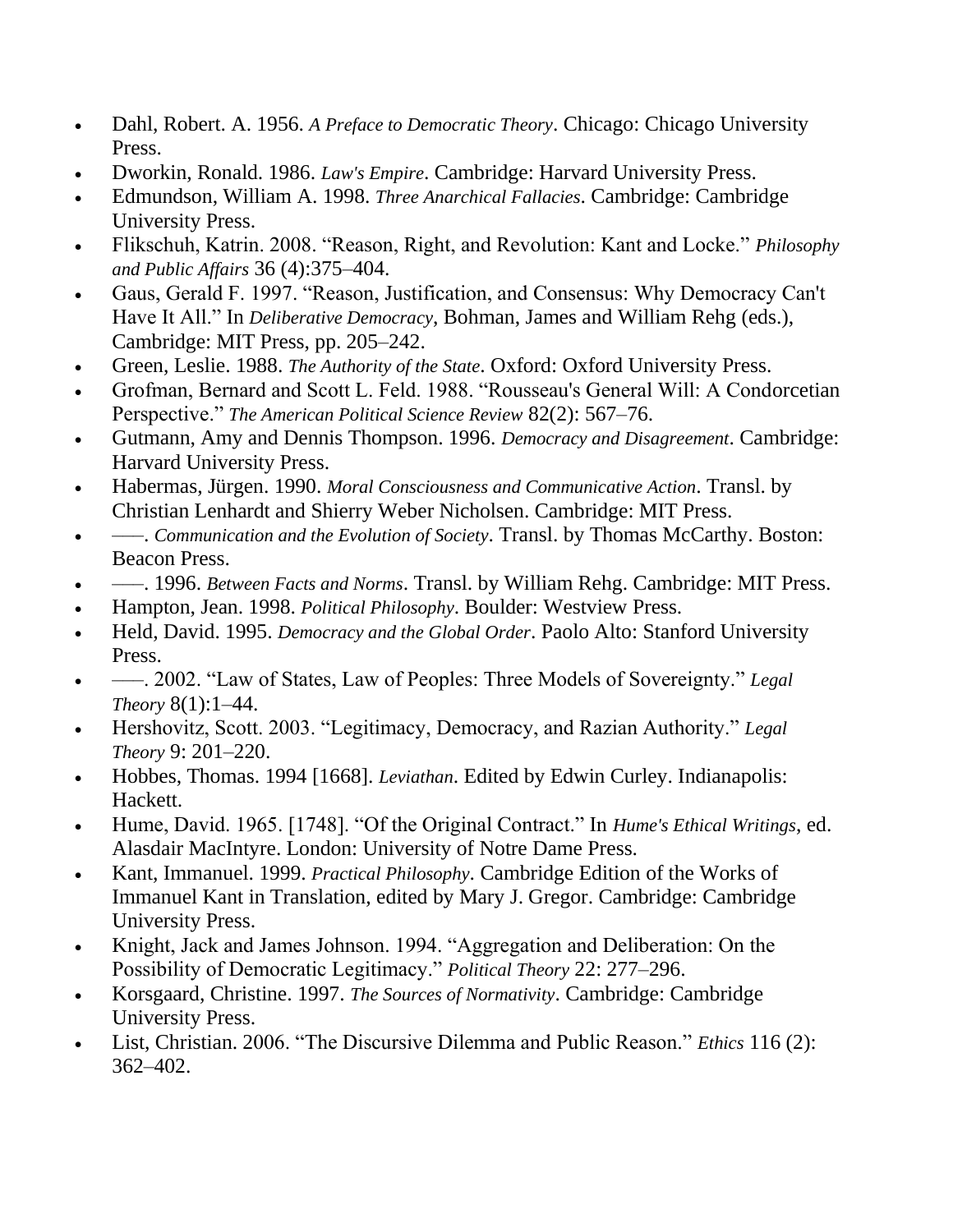- List, Christian and Robert Goodin. 2001. "Epistemic Democracy: Generalizing the Condorcet Jury Theorem." *Journal of Political Philosophy* 9(3): 277–306.
- List, Christian and Pettit, Philip (2002) Aggregating Sets of Judgments : An Impossibility Result. *Economics and Philosophy*18 (1): 89–110.
- Locke, John. 1990 [1690]. *Second Treatise on Civil Government*. Edited by C. B MacPherson. Indianapolis: Hackett.
- Manin, Bernard. 1987. "On Legitimacy and Political Deliberation." *Political Theory* 15: 338–368.
- May, Kenneth O. 1952. "A Set of Independent, Necessary, and Sufficient Conditions for Simple Majority Decision."*Econometrica* 20(4): 680–84.
- Mill, John. Stuart. 1998. *On Liberty and Other Essays*. Edited by John Gray. Oxford: Oxford University Press.
- Mommsen, Wolfgang. 1989. *The Political and Social Theory of Max Weber*. Oxford: Blackwell.
- Nagel, Thomas. 1987. "Moral Conflict and Political Legitimacy." *Philosophy and Public Affairs* 16(3): 215–240.
- ——. 2005. "The Problem of Global Justice." *Philosophy and Public Affairs* 33(2): 113– 147.
- Nozick, Robert. 1974. *Anarchy, State, and Utopia*. Oxford: Blackwell.
- Pateman, Carol. 1988. *The Sexual Contract*. Cambridge: Polity Press.
- Perry, Stephen. 2007. "Two Problems of Political Authority." *American Philosophical Association Newsletter* 6(2): Newsletter on Law and Philosophy, pp. 31–37.
- Peter, Fabienne. 2008. *Democratic Legitimacy*. New York: Routledge.
- Pettit, Philip. 2001. "Deliberative Democracy and the Discursive Dilemma.‖ *Philosophical Issues* 11: 268–299.
- —–. 2003. "Groups with Minds of Their Own." In *Socializing Metaphysics*, F. F. Schmitt (ed.), New York: Rowman & Littlefield, pp. 167–193.
- Pogge, Thomas. 2008. *World Poverty and Human Rights*. 2nd Edition. Cambridge: Polity Press.
- Rawls, John. 1971. *A Theory of Justice*. Cambridge: Harvard University Press.
- –––. 1993. *Political Liberalism.* New York: Columbia University Press.
- —–. 1995. "Reply to Habermas." *The Journal of Philosophy* 92(3): 132–180.
- –––. 1999. *The Law of Peoples*. Cambridge: Harvard University Press.
- –––. 2001. *Justice as Fairness: A Restatement*. Cambridge: Harvard University Press.
- –––. 2007. *Lectures on the History of Political Philosophy*. Cambridge: Harvard University Press.
- Raz, Joseph. 1986. *The Morality of Freedom*. Oxford: Oxford University Press.
- –––. 1995. *Ethics in the Public Domain: Essays in the Morality of Law and Politics*. Oxford: Clarendon Press.
- —–. 2006. "The Problem of Authority: Revisiting the Service Conception." *Minnesota Law Review* 90: 1003–1044. [\[Available at SSRN\]](http://ssrn.com/abstract=999849)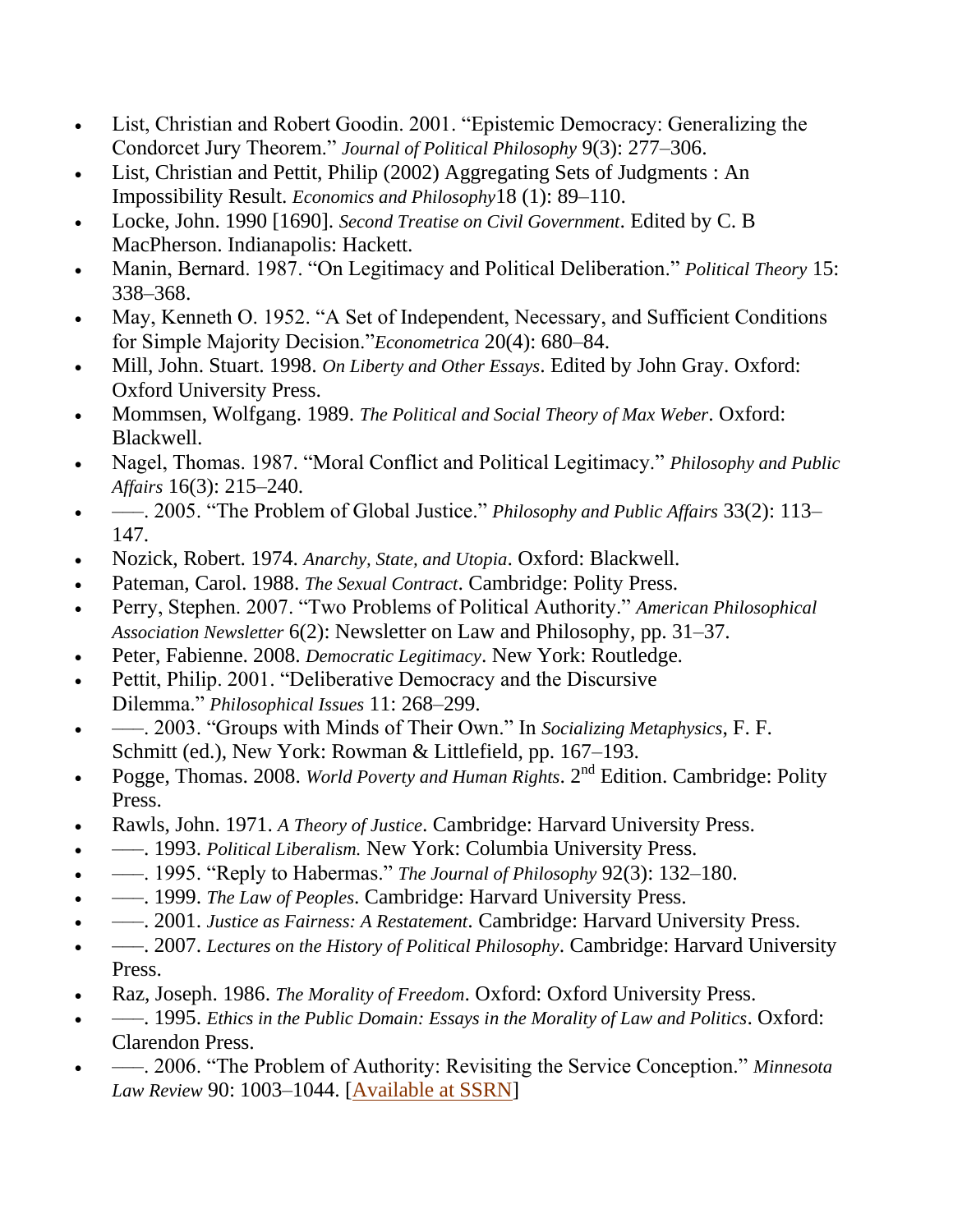- Riley, Patrick. 1982. *Will and Political Legitimacy*. Cambridge: Harvard University Press.
- Ripstein, Arthur. 2004. "Authority and Coercion." *Philosophy and Public Affairs* 32(1):  $2 - 35.$
- Rousseau, Jean-Jacques. 1988 [1762]. *On the Social Contract*. Indianapolis: Hackett.
- Schneewind, J. B. 1998. *The Invention of Autonomy*. Cambridge: Cambridge University Press.
- Simmons, A. John. 2001. *Justification and Legitimacy: Essays on Rights and Obligations*. Cambridge: Cambridge University Press.
- Tuck, Richard. 1993. *Philosophy and Government* 1572–1651. Cambridge: Cambridge University Press.
- Ten, C. L. 1998. "Democracy, Socialism, and the Working Class." In *The Cambridge Companion to Mill*, Skorupski, John (ed.), Cambridge: Cambridge University Press, pp. 372–395.
- Waldron, Jeremy. 1987. "Theoretical Foundations of Liberalism." The Philosophical *Quarterly* 37(147): 127–150.
- Weber, Max. [1991] 1918. "Politics as a Vocation," In *From Max Weber: Essays in Sociology*, H. H. Gerth and C. Wright Mills (eds.), London: Routledge.
- –––. 1964. *The Theory of Social and Economic Organization*, Talcott Parsons (ed.), New York: Free Press.
- Wellman, Christopher. 1996. "Liberalism, Samaritanism, and Political Legitimacy.‖ *Philosophy and Public Affairs* 25(3): 211–237.
- Wenar, Leif. 2002. "The Legitimacy of Peoples." In De Greiff, Pablo and Ciaran Cronin (eds.) *Global Justice and Transnational Politics*. Cambridge: MIT Press, pp. 53– 76.
- Wolff, Robert Paul. 1970. *In Defense of Anarchism*. New York, Harper & Row.
- Ypi, Lea L. 2008. "Statist Cosmopolitanism." *Journal of Political Philosophy* 16(1): 48– 71.

# **Other Internet Resources**

[Please contact the author with suggestions]

# **Related Entries**

[Arendt, Hannah](http://plato.stanford.edu/entries/arendt/) | [authority](http://plato.stanford.edu/entries/authority/) | [coercion](http://plato.stanford.edu/entries/coercion/) | [democracy](http://plato.stanford.edu/entries/democracy/) | [feminist \(interventions\): political](http://plato.stanford.edu/entries/feminism-political/)  [philosophy](http://plato.stanford.edu/entries/feminism-political/) | [Habermas, Jürgen](http://plato.stanford.edu/entries/habermas/) | [Hobbes, Thomas: moral and political](http://plato.stanford.edu/entries/hobbes-moral/)  [philosophy](http://plato.stanford.edu/entries/hobbes-moral/) | [justification, political: public](http://plato.stanford.edu/entries/justification-public/) | [Kant, Immanuel: social and political](http://plato.stanford.edu/entries/kant-social-political/)  [philosophy](http://plato.stanford.edu/entries/kant-social-political/) | [legal obligation and authority](http://plato.stanford.edu/entries/legal-obligation/) | [Locke, John: political](http://plato.stanford.edu/entries/locke-political/)  [philosophy](http://plato.stanford.edu/entries/locke-political/) | [perfectionism, in moral and political philosophy](http://plato.stanford.edu/entries/perfectionism-moral/) | [political](http://plato.stanford.edu/entries/political-obligation/)  [obligation](http://plato.stanford.edu/entries/political-obligation/) [|Rawls, John](http://plato.stanford.edu/entries/rawls/) | [social contract: contemporary approaches to](http://plato.stanford.edu/entries/contractarianism-contemporary/) | [sovereignty](http://plato.stanford.edu/entries/sovereignty/)